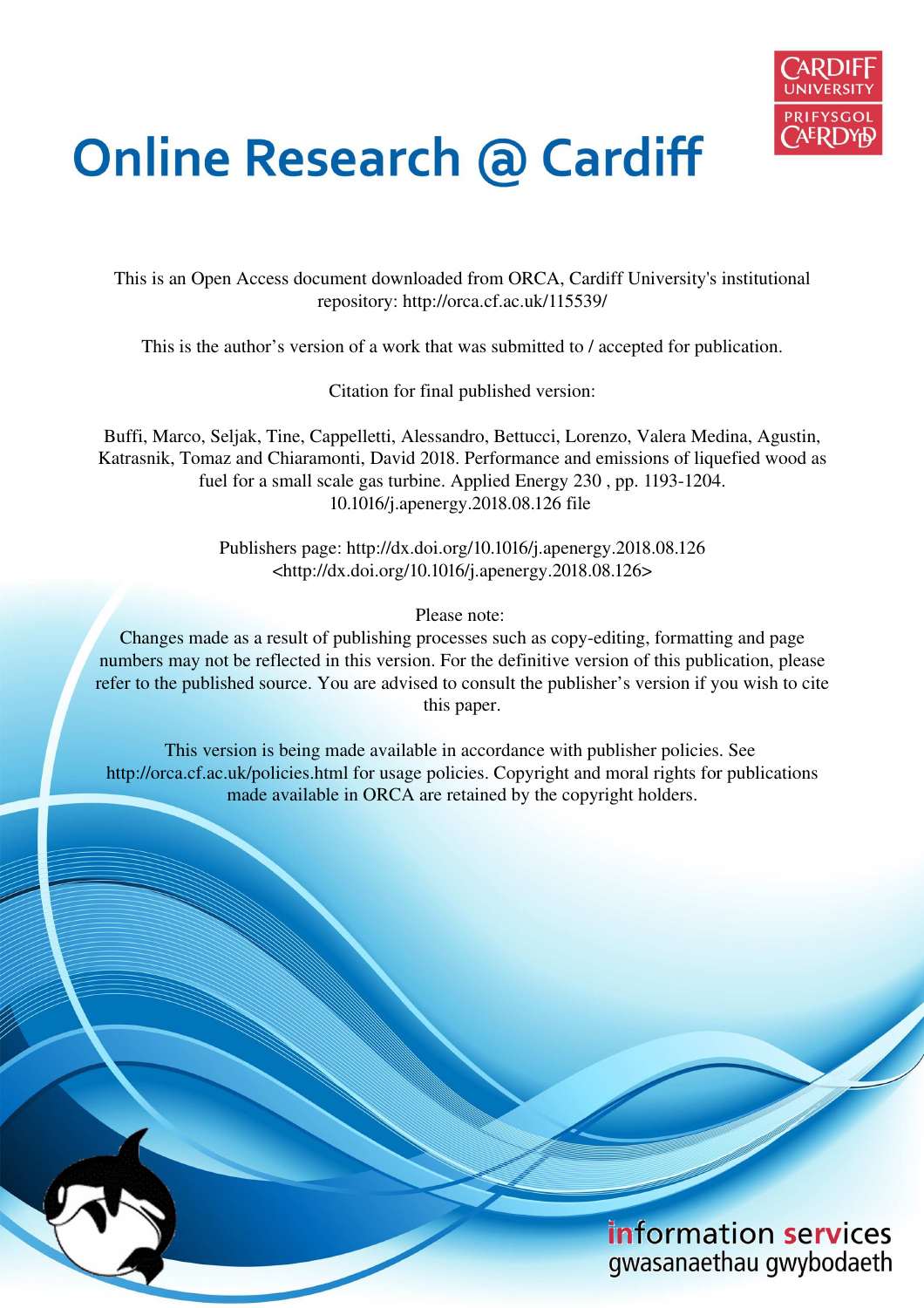# Performance and Emissions of Liquefied Wood as Fuel for a Small Scale Stationary Gas Turbine

# Marco Buffi<sup>1</sup>, Tine Seljak<sup>2</sup>, Alessandro Cappelletti<sup>1</sup>, Lorenzo Bettucci<sup>1</sup>, Agustin Valera-Medina<sup>3</sup>, Tomaž Katrašnik<sup>2</sup>, David Chiaramonti<sup>1\*</sup>

<sup>1</sup>RE-CORD/CREAR, Industrial Engineering Department, University of Florence, Viale Morgagni 40, 50134 Florence, ITALY <sup>2</sup>University of Ljubljana, Faculty of Mechanical Engineering, Aškerčeva 6, 1000 Ljubljana, SLOVENIA <sup>3</sup>Gas Turbine Research Centre, Cardiff University, Heol Cefn Gwrgan, Margam, SA13 2EZ Wales, UK

#### **Abstract**

This study investigates for the first time the combustion in a micro gas turbine (MGT) of a new bioliquid, a viscous bio-crude which is a liquefied wood produced via solvolysis of lignocellulosic biomass in acidified glycols,. The test rig includes a modified fuel injection line, a re-designed combustion chamber and revised fuel injection positions. Thus, the main specific contributions of this paper are: (1) producing of liquefied wood with pure ethylene glycol as a solvent, and methanesulfonic acid as a catalyst, to obtain a bio-crude with lower viscosity and higher lignocellulosics content than previous tested formulations; (2) upgrading raw liquefied wood by blending it with ethanol to further reduce the viscosity of the obtained mixture; (3) utilizing a commercially available MGT Auxiliary Power Unit (APU) of 25kW electrical power output, with notably reduced extent of adaptations to use the newly obtained fuel mixture. Fuel properties and their impact on combustion performance using liquefied wood are investigated by analyzing MGT performance and emissions response at different load and different blend ratios. The experimental study reveals that it is possible to achieve efficient MGT operation while utilizing high biocrude to ethanol ratios, and even reducing the adaptations of the commercial-scale unit to a minimum. The maximum achieved share of liquefied wood in the fuel blend is 47.2% at 25 kW power output. Main barriers to the use of higher share of liquefied wood in these type of systems are also summarized.

*Keywords:* Bioliquid; Solvolysis; Liquefied wood; Gas turbine; Emissions; Combustion.

#### **1. Introduction**

The use of bioliquids as fuel for replacing fossil fuels is particularly interesting for small-scale stationary power generation and CHP. Bioliquids in the form of viscous biocrudes, can partially substitute the fossil sources demand but their use requires significant technology adaptation [1–3]. Differently than biofuels used in transports (such as the low blends of bioethanol and biodiesel), bioliquids as vegetable oils and biocrudes (from thermochemical processing of biomass) can very well fit to the energy sector [4], including decentralized applications. The conversion of the technology to the use of crude bio-based fuels reduces upgrading costs to a minimum.

 Among bioliquids, however, vegetable oils compete with food raw materials, so their broad market introduction generated a serious debate about relevant impacts during the entire life cycle as fuels [5]. Non-food derivatives - as liquid biocrudes from thermochemical processing of lignocellulosic biomass - represent a very attractive sustainable opportunity in stationary engines and gas turbines. Bioliquids that fall within this group are multicomponent mixtures derived from depolymerization and fragmentation reactions of the three main building blocks of lignocellulosic biomass, i.e. cellulose, hemicellulose, and lignin [6]. The thermochemical processes available for the conversion of these biomass components mostly yield very viscous products, with high water/oxygen content and low pH value [7]: among these, it is worth to mention fast pyrolysis bio-oil (FPBO), liquefied wood (LW) or products of hydrothermal liquefaction. Their properties are also a limiting factors for utilization of such fuels in combustion engines [2,8], as their direct utilization without upgrading is most often impossible [9,10].

Regarding gas turbine technologies, Lopez et a. [8] tested FPBO in turbomachinery applications. They reported the modifications to the fuel feeding system needed to obtain injection characteristics comparable to those of standard fuels. Andrews et al [11] also carried out some successful tests on the Orenda GT2500, a 2.5 MWe turbine equipped with an experimental dual-fuel nozzle designed to improve spray quality. A recent work reported a successful test with full FPBO feeding a medium-sized (1.9 MW electric power) gas turbine, which was properly modified for this scope [12]. Considering small scale GT units, research on viscous biocrudes in gas turbines was very limited. To the knowledge of the authors, apart from few studies on vegetable oils [13–15] that are not directly comparable to lignocellulosic biomass oils, only two studies tested bio-oil from biomass pyrolysis: Strenziok et al [16] investigated the performance and emissions of an adapted Deuz T216 turbine with 75 kW output; Buffi at al [17] tested a mixture of FPBO/ethanol 50/50 vol.% in the same test rig discussed in this work.

One of the most extensive development of a small-scale gas turbine engine was performed by Seljak et al [18] using LW biocrude, which is the product of solvolysis of lignocellulosic biomass in acidified glycols. This bioliquid features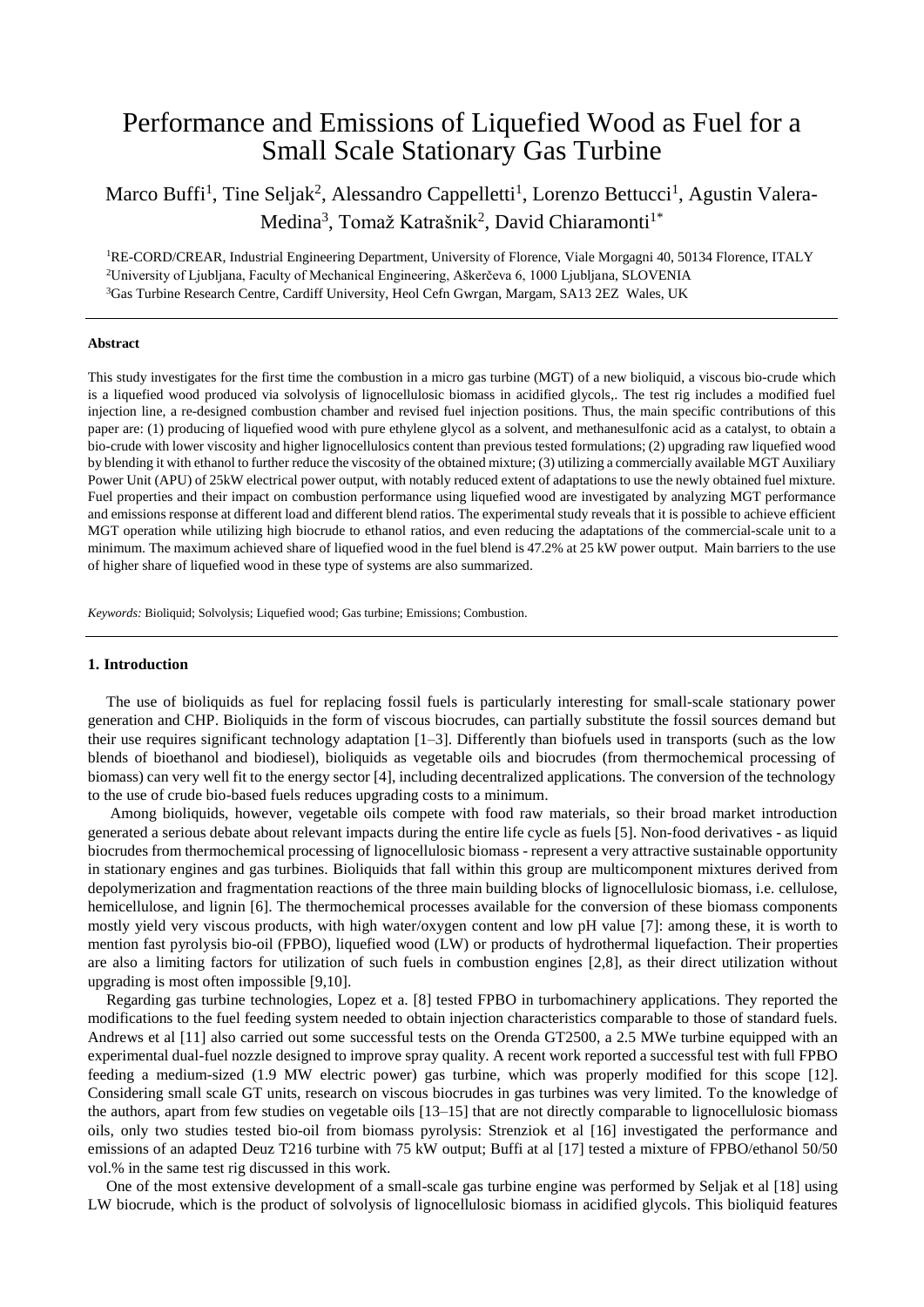similar properties as FPBO, and therefore extensive technology modifications are necessary before feeding. The adaptation process was thoroughly described in several studies together with the testing methodology and the interlinkages among several interrelated elements [19], leading to the development of an operational prototype [20], capable of firing several highly viscous fuels (e.g. 68 mPa s at 100°C) [21,22]. These measures are not solely related to the injection system, but rather combines several interventions, in particular:

- implementation of primary air preheating in the range of 400-500°C [23];
- development of pressurized fuel preheating system using suitable components materials [19];
- improved injection nozzle including a thermal insulation to prevent formation of deposits;
- fine tuning of thermodynamic conditions in the combustion chamber [24].

The described solution relies on state of the art technical devices to make the system suitable for high viscosity fuel feeding with the aim to retain the cost advantages of a not-upgraded fuel. The advantage of this approach can be found in the long-term economic return of a MGT setup where the initial investment is higher, but operational costs are reduced due to low fuel price.

The alternative approach to utilize biocrudes in gas turbines designed for conventional hydrocarbons, is to minimize the extent of adaptations on the engine while also reasonably adjust the fuel formulation to comply with the requirements of commercially available units. This approach is more suitable for small throughput quantities and smaller series of engines, as the initial investment in MGT setup is relatively low.

In this paper, this approach is applied to the case of novel formulation of LW. As already discussed, LW is produced via solvolysis of lignocellulosic biomass in multifunctional alcohols. The selection of alcohols was up to now limited to glycerol and diethylene glycol, with the addition of a small amount of acid catalyst (paratoluensulfonic acid). Due to very high viscosity of the LW [21,22], the reduction of fuel viscosity is necessary. The original injection systems, as commonly happens in the majority of stationary gas turbines, accept fuels having viscosities up to 15 mm<sup>2</sup> s<sup>-1</sup> [25] (although some authors suggest even lower values of  $12 \text{ mm}^2 \text{ s}^{-1}$  [26] or  $10 \text{ mm}^2 \text{ s}^{-1}$  [27]). Focusing on the LW fuel, the only possible way to reduce the viscosity of LW during the production process is the use of a different solvent. Using ethylene glycol (EG) instead of glycerol (GL) and diethylene glycol (DEG) mixture can significantly reduce the viscosity of the crude LW and at the same time allow for higher blend of lignocellulosic biomass liquid. The viscosity can be further reduced by more conventional measures like blending with ethanol (EtOH), as it is often done with other similar biocrudes (i.e. FPBO). Blending ethanol in a LW formulation with a low molecular weight solvent that favors viscosity reduction, can be considered as a good starting point for successfully operating a commercial MGT, as done for FPBO as fuel in a previous work [17]. The three main specific contributions of the paper that are for the first time evaluated and implemented on laboratory as well as pilot scale can thus be summarized as follows :

- Producing LW with pure EG as solvent, and methanesulfonic acid (MSA) as catalyst, to obtain a low viscosity biocrude at high lignocellulosic content.
- Upgrading raw LW by blending with EtOH to further reduce the viscosity of the mixture.
- Utilizing commercially available MGT setup with notably reduced extent of adaptations than earlier studies to use newly obtained fuel mixture as a fuel.

The main scope and innovative contribution of the present work is therefore the elaboration of an alternative fine-tuned GT-dependent approach to achieve stable combustion of the LW and its blends in a modified APU-derived small scale turbine of 25 kW electrical power out. The test rig, which was built with the aim to minimize the extent of adaptations, includes a fuel preheating system, two additional pilot injectors, and a combustion chamber with larger volume designed for FPBO feeding [17,28–30]. These adaptations can be realized by substituting part of the auxiliary devices of the unit with commercial components thus significantly reducing the level of adaptations compared to previous works. The main component that required a completely new layout was the GT combustor, original designed for conventional hydrocarbon feeding. Combustion analysis is supported by the investigation of the operating parameters and the main emission species at different electrical loads. Additionally, the analysis includes benchmarking data against the original basic design fuel (diesel) and pure EtOH.

#### **2. Materials and methods**

#### *2.1. Fuel*

The LW biocrude was produced according to the procedure described in [21,22]. From a range of possible formulations yielding different LW properties, those determining the most favorable ones for the use in commercial gas turbines were selected. In particular, the main goal was to produce LW with lowest possible viscosity. During the synthesis, the viscosity of LW can be influenced by three different measures. Firstly, it is related to the content of lignocellulosic material, since the average molecular mass of the product is strongly linked to the content of degradation products of lignocellulosic material. The lower the lignocellulosic biomass, the lower the viscosity of the product. Secondly, viscosity can be limited by using less viscous solvents for liquefaction (i.e. ethylene glycol (EG) instead of glycerol or diethylene glycol). Finally,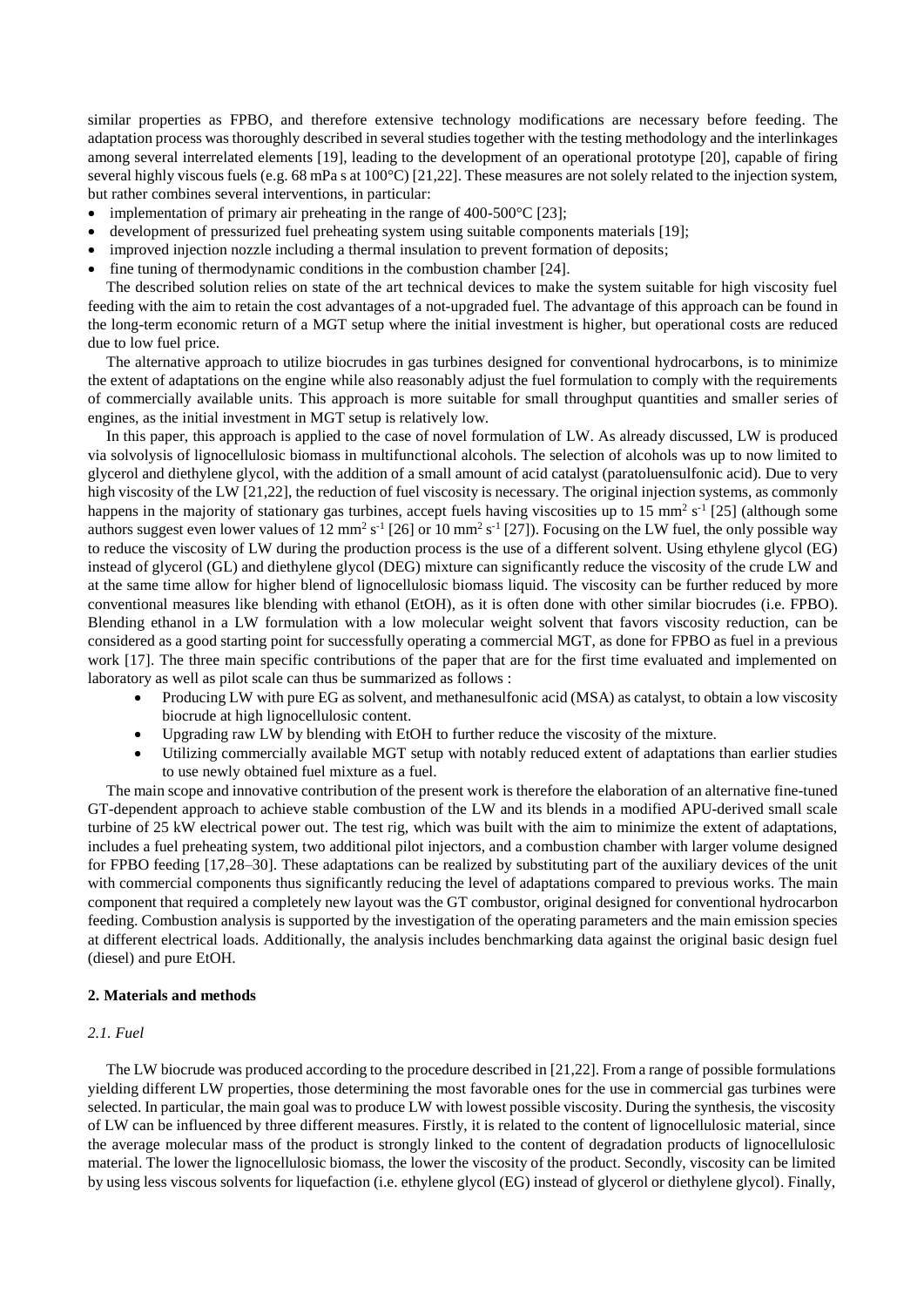viscosity reduction can be achieved by steering the reaction time in a way that limits the production of solid residue and the degree of re-condensation reactions.

The formulation tested in the present study was produced by adding wood flour from European spruce (Picea abies) stem to EG, acidified with 2.1 % (in mass) of methane sulfonic acid. The ratio of wood to EG was 1:2. Liquefaction residence time and temperature were 3 h at 180°C at atmospheric pressure. Solid residue in the range of 2% was later separated by filtration at 50 µm. The obtained LW was highly viscous, polar with dark brown to black color [24]. Due to the use of an acid catalyst, the pH value is normally below 3, unless a neutralization step is carried out after liquefaction (which is possible and brings several benefits [22]). The key parameters of the liquefaction process for LW used in the earlier studies [23] and the novel proposed formulation, are summarized in [Table 1.](#page-3-0)

| <b>Formulation</b>       | <b>LW-DEG/GL</b> | $LW$ (-EG)     |
|--------------------------|------------------|----------------|
|                          | $[wt. \%]$       | $[wt. \%]$     |
| Lignocellulosic biomass  | 24.4             | 30             |
| DiEthylene Glycol (DEG)  | 36.7             | $\mathbf{0}$   |
| Glycerol (GL)            | 36.7             | $\overline{0}$ |
| Ethylene Glycol (EG)     | $\Omega$         | 68             |
| Para-Toluensulfonic acid | 2.7              | $\mathbf{0}$   |
| Methane-sulfonic acid    | $\Omega$         | 2.1            |
| pH                       | 2.5              | 2.5            |
| Filtering                | $50 \mu m$       | $50 \mu m$     |
| Viscosity*               | $\sim$ 250 cSt   | $\sim$ 150 cSt |

<span id="page-3-0"></span>Table 1: Key liquefaction parameters of two LW formulations: previous formulation with DEG/GL; new formulation with EG.

\*viscosity measured at 20°C, according to UNI EN ISO 3104 (the grade of uncertainty is due to the fouling of the viscometer capillary).

#### *2.2. Selection of fuel blends*

EtOH exhibits good properties as solvent in polar solutions and is widely available as conventional biofuels. LW was blended with EtOH to reduce viscosity below 20 cSt, a figure that should ensure proper fuel atomization in the gas turbine combustion chamber. The EtOH used for blending with LW is a commercial denatured EtOH at 94% volume fraction. Blends were prepared in two separate LW tanks, adding respectively the 25 and 50% (in mass) of EtOH.

Two blend ratios were selected to suit the two tested operating regimes of the MGT, in line with the previous experimental trials using FPBO as fuel [17], suggesting that higher operating load might support operation with fuel with high viscosity, whereas lower load required higher degree of EtOH blending. In line with this assumption, the tested blends were:

- LW/EtOH blend at 75/25 wt.% developed to operate the MGT at full load;
- LW/EtOH blend at 50/50 wt.%, developed to operate the MGT at part load.

The fuel blends were prepared one hour before the tests and kept in a stirred tank. They appeared uniform and stable without the need to use other additives.

#### *2.3. Experimental test rig*

The investigation on the micro-gas-turbine (MGT) performance and emissions for the reference fuels (diesel and ethanol) and the selected LW/EtOH blends was carried out in a dedicated rig. It consists in a small power generation unit for testing the combustion of viscous bioliquids. The MGT section is based on an Auxiliary Power Unit (APU) micro gas turbine produced by AiResearch-Garrett Corporation, model GTP 30-67, adapted to power a military ground power unit (GPU), and further reassembled and instrumented in dedicated test rig by RE-CORD. Atomization is performed through a pressure swirl single injector in a reverse flow silo-type combustion chamber. The turbine shaft rotates at a fixed rotational speed of approximately 53,000 rpm, and drives an electrical generator delivering AC at 25 kVA, 0.8 pF, 400 Hz, 120/208 Volt. The rig was designed as a test bench for bioliquids, such as vegetable oils [30] and biomass fast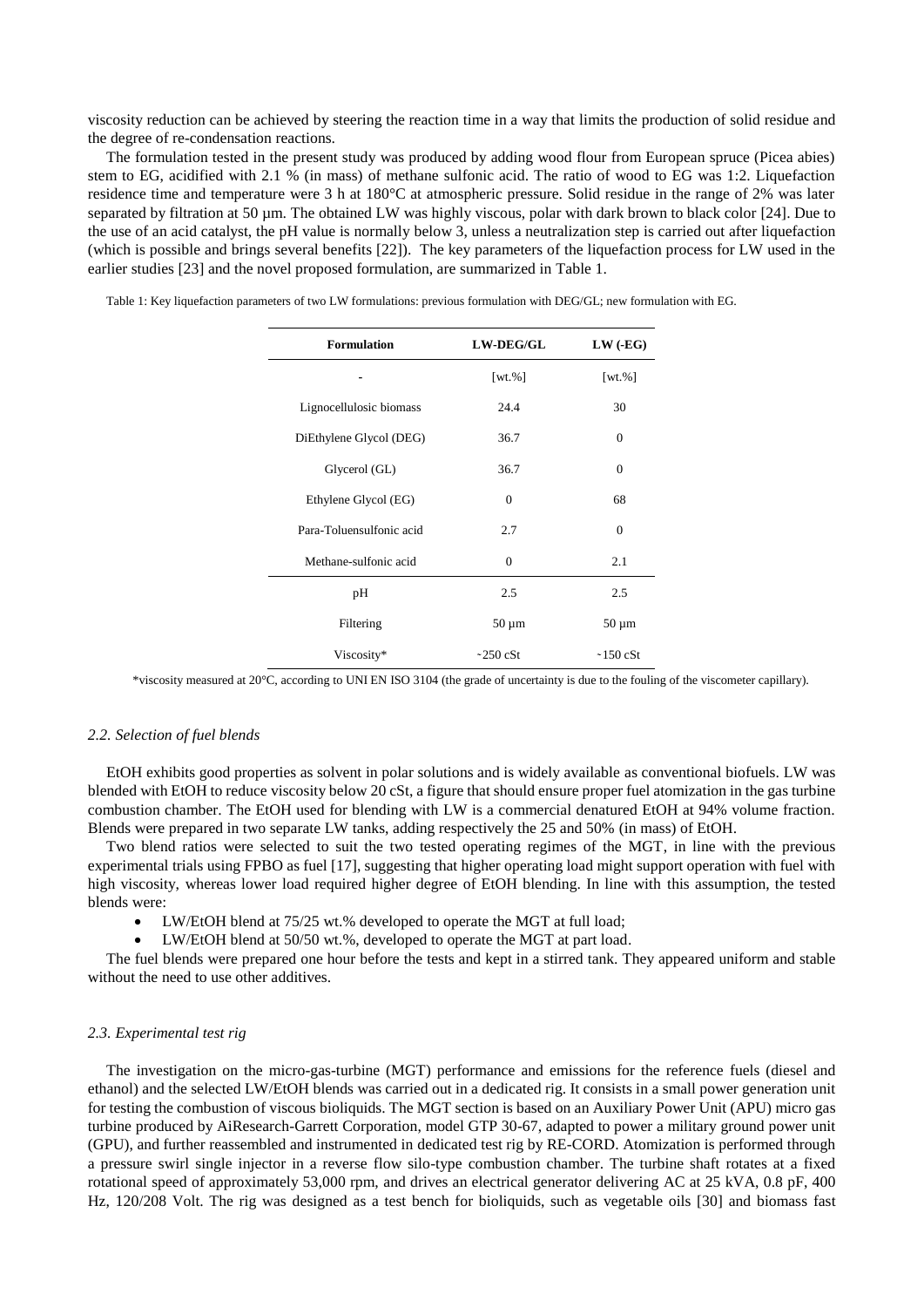pyrolysis bio oil [17] and comprises an engine (MGT) sub-assembly, a multi-fuel injection line, a control panel, and the AC generator. Parts are mounted on a mobile aluminum frame as shown in [Figure 1.](#page-4-0) 



<span id="page-4-0"></span>Figure 1: Garrett-AiResearch GTP 30-67 biofuel test bench (left); MGT unit during operation (right).

A load bench then dissipates the electrical power generated by the turbine from 0 to 25 kW. Thanks to its simple and robust radial design, the selected GT technology is relatively easy to operate with a rather broad range of fuels, and the silo-type combustion chamber is easily accessible in case of modifications [30,31].

In order to feed viscous, acidic fuels, the test bench also includes some dedicated components. A screw-type corrosion resistant fuel pump was installed, fully compatible with the very acidic non-lubricating nature of these bioliquids. The injection line is equipped with electric heaters to preheat the fuel up to  $100^{\circ}$ C, and two additional pilot injectors were installed for engine warm-up and transient load operations. The original combustion chamber was replaced by a new component which increases the residence time of fuel and combustible gases, as reported by Cappelletti et al [28]. The combustor casing and liner were re-designed based on the criteria given in [17] to allow FPBO combustion, resulting in an increased total volume (~4 times the original) and a similar configuration regarding the air distribution along the combustion chamber than the original model. This set up was adopted for all MGT tests reported in this paper.

#### *2.4. Data acquisition system*

Pressure, temperature, power output and fuel flowrate from the MGT test rig were monitored and data collected through a data acquisition system (DAQ) composed by three National Instrument USB modules, supported by the NI c-DAQ 9178 chassis. The installed modules are NI 9401 for digital input/output, NI 9207 for voltage and current measurements, NI 9213 for thermocouple acquisition.

Two independent systems for the analysis of exhaust gases concentration were simultaneously adopted. The main one consists of a portable on-board exhaust gas analyzer (Sensors Semtech-DS) NDIR for  $CO/CO<sub>2</sub>$  measurements, FID for THC and NDUV for NO/NO2. In parallel, a portable on-line gas analyzer (Greenline 8000) measured CO, CO2, O2, and  $NO<sub>X</sub>$  concentrations, to double check the measurements from the Semtech apparatus.

# *2.5. Modeling the fuel spray*

The original Garrett GTP 30-67 injector, based on a pressure swirl nozzle, has been maintained as main injector during the present experimental campaign. Even if other authors suggest different solutions as regards spraying of viscous fuels, as Seljak et al [19,20] and Beran et al [12], the target of this study was the evaluation of the combustion behaviour at equal thermal input with minimum adaptation steps. Considering a longer combustion time due to the revised geometry and increased combustion volume of the combustor, a preliminary investigation of the expected SMD (Sauter Mean Diameter) was carried out. Diesel, EtOH and LW SMDs were evaluated according to Lefebvre [32] through the following equation:

$$
SMD = 4.4\sigma^{0.6}v_L^{0.16}m_L^{0.22}\Delta P_l^{-0.43},\tag{1}
$$

where  $\sigma$  is the surface tension,  $v_L$  is the kinematic viscosity,  $m_L$  is the fuel flow rate and  $\Delta P$  is the pressure drop over the nozzle. Even if the LW surface tension was not directly measured, previous analysis of biocrudes with similar composition [33,34] suggest that the surface tension is close to those of major multifunctional alcohols used during the liquefaction process: ethylene glycol, diethylene glycol, and glycerol [22,24]. Based on this assumption, the surface tension was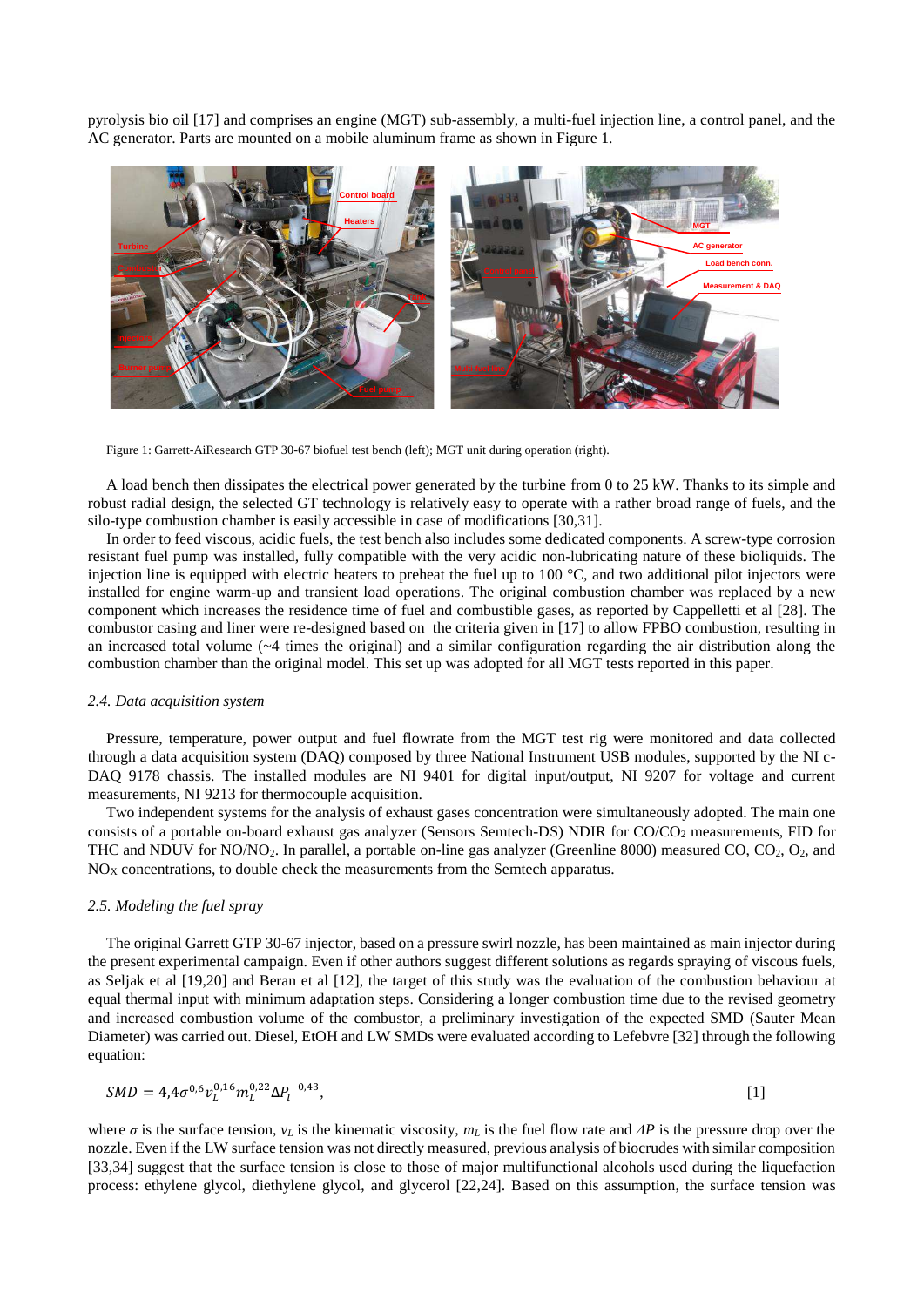estimated equal to 0.05 kg  $s^2$ . The calculations for LW/EtOH blends were carried out by averaging this figure on the base of the masses of the blend components.

In order to verify that similar spray performances of basic design fuel (diesel) can be obtained, spray cone angle and film thickness were also examined. Spray cone angle can be evaluated by a large number correlations, as reported by Lefebvre [35]. The present work used the Giffen and Massey [36] equation of the spray cone half-angle  $9$ :

$$
\tan \theta = 0.169 v_L^{-0.131}
$$
 [2]

This equation correlates the spray cone angle to fuel viscosity only. It was chosen since it was already adopted and validated in other similar studies [37–39]. Regarding the film thickness, Rizk and Lefebvre [40] and Suyari and Lefebvre [41] suggested:

$$
t = 2.7 \left(\frac{d_0 m_L v_L}{\rho_L \Delta P_L}\right)^{0.25} \tag{3}
$$

where  $d_0$  is the discharge orifice diameter of the pressure swirl nozzle of Garrett GTP 30-67 (0.75 mm). The present equation was experimentally validated by Kim et al [42], Fu et al [43], Wimmer et al [44] and used in the model of Datta et al [45] for pressure swirl nozzles.

#### *2.6. Design of experiments*

The experimental campaign started with a preliminary characterization of the unit with a commercial diesel fuel (EN 590) and pure denatured EtOH. Then, the LW/EtOH blends were tested following a test procedure already developed for FPBO feeding.

The start-up phase consists in warming up the engine at idle conditions (i.e. zero electrical load) for 5 minutes, using diesel fuel. Afterwards, the test rig is ready for experiments with conventional diesel and EtOH. Electrical load can be set from 5 to 25 kW, and each measuring point is stabilized for at least 5 minutes before parameter acquisition. When LW/EtOH blends are tested, fuel combustion is initially supported by EtOH pilot injectors while the main injection line is fed with the tested fuel. In order to maintain constant power out, the EtOH fuel flow of the pilot lines is gradually reduced and the tested fuel flow in the main injection correspondingly increased. The shutdown procedure is the reverse, finally running the GT with diesel fuel to maintain the internal components of the fuel line always lubricated before the shut-off. Fuel preheating of 70 °C was always applied when using LW/EtOH blends. The design of experiments is summarized in the following [Table 2.](#page-5-0)

The main operating parameters such as fuel consumption, fuel injection pressure, exhaust temperature, and emissions concentrations were monitored. In particular, the study considered the emissions as an indicator of the efficiency of the combustion process.

| Run | Fuel                        | Fuel preheating temperature | Electric load    |
|-----|-----------------------------|-----------------------------|------------------|
| n   |                             | [°C]                        | [kW]             |
|     | Diesel                      | 20                          | 0, 5, 10, 15, 20 |
|     | EtOH                        | 70                          | 0, 5, 10, 15, 20 |
|     | LW/EtOH blend $75/25$ wt. % | 70                          | 20               |
|     | LW/EtOH blend $50/50$ wt. % | 70                          | 25               |

<span id="page-5-0"></span>Table 2: Experimental plan of the test campaign.

#### <span id="page-5-1"></span>*2.7. Fuel inspection after MGT tests*

When handling the batch of fuel during the experimental trials, the LW/EtOH blend showed an unusual behaviour during blending. Despite LW was previously filtered up to 50 micron, small particles were observed in the internal surface of the storage tanks. In order to attribute the formation of the small particles either to the aging of LW, or to the blending procedure, a short and focused investigation in laboratory was then carried out.

Liquefied wood is a mixture of oxygenated compounds like organic acids, phenolic and alcoholic hydroxyl groups and other polar and non-polar substances [46], which cause a medium level of polarity in the solution and a low pH. In order to dissolve part of the heavy molecular compounds in its composition, solvents can be added to reduce the initial high viscosity of the biocrude. A preliminary investigation of the cold solubility LW in n-hexane, water, ethanol and a methanol-dichloromethane mixture was carried out. The selection of methanol-dichloromethane (1:1 in volume) as solvent was selected following the method developed by Oasmaa and Peacocke [47], i.e. ASTM D7579 to determine the solids content of FPBO.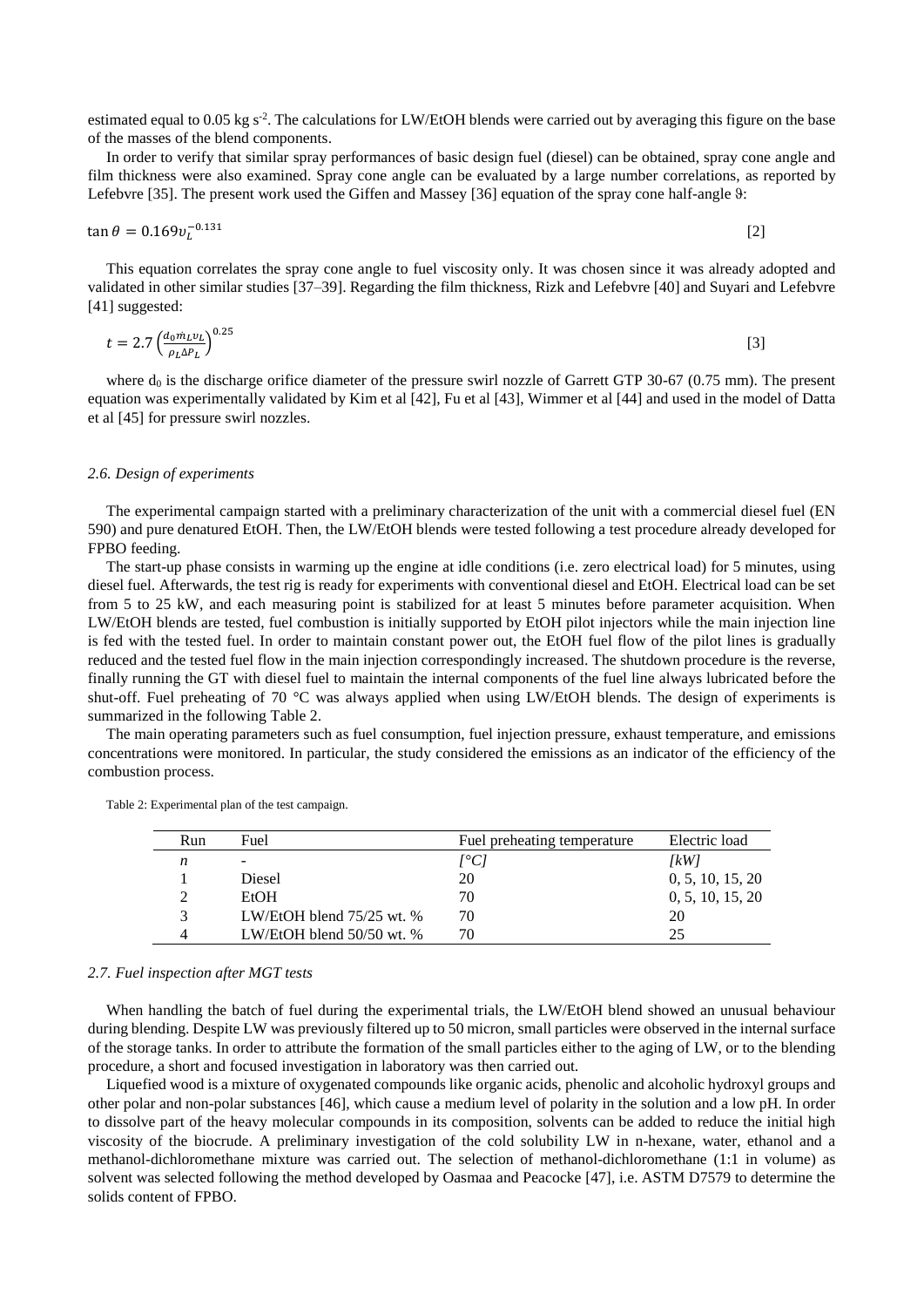Solubility tests of pure LW were performed in a 150 mL glass beaker, dosing two drops of LW in the beaker, then adding about 10 ml of solvent. By hand swirling for at least 30 seconds the behavior of the solution was observed. As swirling stopped, the solution was allowed to rest for a moment, then a picture was taken for visual observation.

Moreover, the effect of increasing fuel temperature before atomization in the MGT combustion chamber was investigated. The solubility of ethanol in heavy molecular weight compounds such as waxes and long chain fatty alcohols can be altered by increasing temperature, as studied by Holser and Akin [48]. Thus, the selected blend LW/EtOH 50/50 wt.% was prepared in two separated glass beakers, and the effect of the increasing temperature was visually observed.

#### **3. Results**

## *3.1. Fuel*

The sample of LW produced via solvolysis of lignocellulosic biomass in ethylene glycol (EG) was chemically investigated in the RE-CORD laboratory (Scarperia, Italy) and the National Institute of chemistry (Slovenia). Results are reported in [Table 3.](#page-6-0)

<span id="page-6-0"></span>

| Fuel properties            | Unit            | Method                 | LW      | Denatured EtOH | LW/EtOH<br>75/25 wt. % | LW/EtOH<br>50/50 wt. % |
|----------------------------|-----------------|------------------------|---------|----------------|------------------------|------------------------|
| $\mathcal{C}$              | wt. %           | <b>ASTM D5291</b>      | 50.35   | 44.93          | 48.99*                 | $47.64*$               |
| H                          | wt. %           | <b>ASTM D5291</b>      | 8.60    | 12.30          | $9.52*$                | $10.45*$               |
| N                          | $wt. \%$        | <b>ASTM D5291</b>      | 0.20    | 0.02           | $0.15*$                | $0.11*$                |
| S                          | wt. %           | Internal method        | 1.03    | $\overline{0}$ | $0.77*$                | $0.51*$                |
| Kinematic                  | cSt             | <b>UNI EN ISO 3104</b> | ~150    | 1.1            | 12.24                  | 5.52                   |
| viscosity<br>(temperature) |                 |                        | (20 °C) | (20 °C)        | (70 °C)                | $(70^{\circ}C)$        |
| Density                    | $kg \, dm^{-3}$ | <b>UNI EN ISO 3675</b> | 1.3     | 0.82           | $1.18*$                | $0.91*$                |
| Solids content             | wt. %           | <b>ASTM D7579</b>      | $0.63*$ | $\mathbf{0}$   | 0.44                   | $0.35*$                |
| <b>HHV</b>                 | $MJ$ $kg^{-1}$  | DIN 51900-2            | 25.81   | 25.37          | 25.14                  | 25.08                  |
| <b>LHV</b>                 | $MJ$ $kg^{-1}$  | Calculated             | 23.93   | 22.76          | 23.06                  | 22.8                   |

Table 3 Chemical characterization of selected fuels.

*\*calculated considering mass fractions* 

The fuel analyses show a significant reduction of viscosity by adding EtOH in LW. The viscosity was reduced below 20 cSt in both LW/EtOH blends, achieving the target to perform a good fuel atomization at the tested conditions in MGT (i.e. injection temperature of 70 °C). The energy content of ethanol is similar to those of LW in mass but, when considering the fuel density, the volumetric energy content significantly reduced by adding EtOH. This measure was relevant to set the proper mass fuel flow in the combustion chamber to maintain the same thermal power during fuel switching. Solids content was measured at 0.44 wt.% for the sample LW/EtOH 75/25 wt.%: this is significantly higher than for FPBO [17], which generally stays below 0.02 wt.% once filtered at the same mesh.

#### *3.2. Fuel atomization and spray*

A preliminary cold investigation of the test rig was performed to evaluate fuel mass flows and injection pressure. Then, thermal power was calculated based on the fuel analysis (as given in [Table 3\)](#page-6-0). The calculated SMDs [eq. 1] for the investigated fuels are reported in [Table 4.](#page-7-0)

SMD showed slightly higher values for the LW/EtOH blends than for conventional diesel. This result indicated that a pressure-swirl nozzle can be operated with LW as fuel. The higher viscosity of the fuel compared to the design-case of diesel oil can be compensated by increasing pressure drop due to the higher mass flow required by the low LHV of LW to maintain the same thermal input as design-case. Thus, as reported in Equation 1, the surface tension remains the main parameter responsible for the spraying quality. As reported by Beran et al [12] and Shaddix et al [49], the target SMD for viscous, low energy biofuels (such as fast pyrolysis oil) is ~50% of size than diesel fuel. In order to reach this target, the adopted pilot flames were used to compensate the larger size of spray particles and increase the heat rate in the combustion chamber, a solution already proposed by several authors [12,50]. This approach is supported by the positive results obtained with FPBO [17] using the same MGT technology and test bench configuration of the present work. The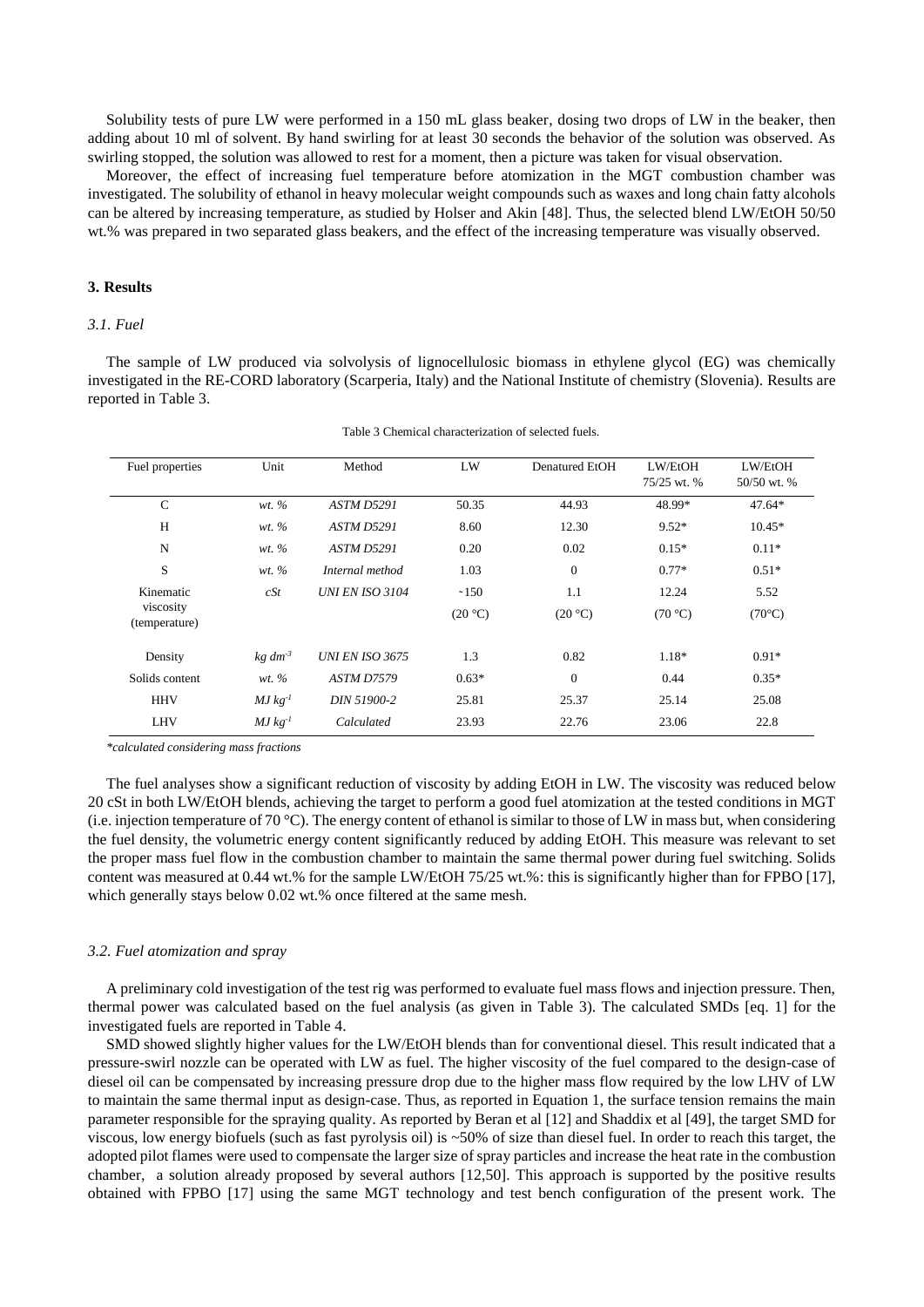investigations on cone angle and film thickness confirmed similar performance for LW/EtOH blends compared to the reference diesel oil. A significant difference was observed in the calculations for pure LW, where the SMD doubled and simultaneously the spray angle significantly reduced compared to the same estimations for diesel fuel. These results confirmed the soundness of the selected strategy of reducing viscosity by adding EtOH-in-LW.

<span id="page-7-0"></span>

| Fuel               | <b>SMD</b>    | Half cone angle | Film<br>Thickness |
|--------------------|---------------|-----------------|-------------------|
|                    | $[10^{-5} m]$ | Degree $[°]$    | $[10^{5} m]$      |
| Diesel fuel        | 8.11          | 37.7            | 4.60              |
| Pure EtOH          | 5.01          | 45.6            | 2.84              |
| LW/EtOH 75/25 wt.% | 10.57         | 36.0            | 4.49              |
| LW/EtOH 50/50 wt.% | 9.93          | 36.6            | 5.02              |
| Pure LW            | 16.00         | 29.5            | 7.41              |

Table 4: Main spray characteristics (calculated).

## *3.3. Gas turbine performance*

The effect of fuel composition significantly influenced the combustion performance of the unit (as shown i[n Table 5\)](#page-7-1). The experiments with LW/EtOH blends required the support of pilot flames to ensure a stable combustion, as previously stated. When the engine was operated without the EtOH pilot flames, pressure and temperature instabilities were observed, resulting in significant variability of exhaust gas emissions. After few seconds, the engine shut down to prevent formation of deposits. Thus, testing of blends was performed by using the two pilot flames (positioned as shown in [Figure 2\)](#page-7-2).



<span id="page-7-2"></span>Figure 2: Three-dimensional model of the combustor of the MGT rig.

 [Table 5](#page-7-1) shows fuels mass flows for pilot and main nozzles, and consequently, the actual needed amount of LW was calculated. The GT was operated at stable conditions with a 75/25 wt.% LW/EtOH blend at 25 kW (full power) to favor fuel combustion by reaching the maximum combustion temperature observed by the exhaust temperature measure (as shown by the T\_exh column parameter in [Table 5\)](#page-7-1). Thus, the maximum achieved quantity of LW in combustion was 47.2% of the total mass fuel feed. In order to achieve stable operation also at lower power setting, a 50/50 wt.% LW/EtOH blend was used. The reduced SMD for the 50/50 LW/EtOH test (compared to 75/25 LW/EtOH, as shown in Section 3.2), allowed the operation of the MGT at 20 kW power. However, the actual LW fuel flow was significantly reduced as a consequence of the increased EtOH mass flow through pilot injectors and the higher share of EtOH in the LW/EtOH blend. Thus, the test confirmed that the overall combustion efficiency of LW improves for higher thermal power even though the 50/50 LW/EtOH blend features less demanding physical and chemical properties.

<span id="page-7-1"></span>Table 5: Main operative parameters of Garrett GTP 30-67 with tested fuels.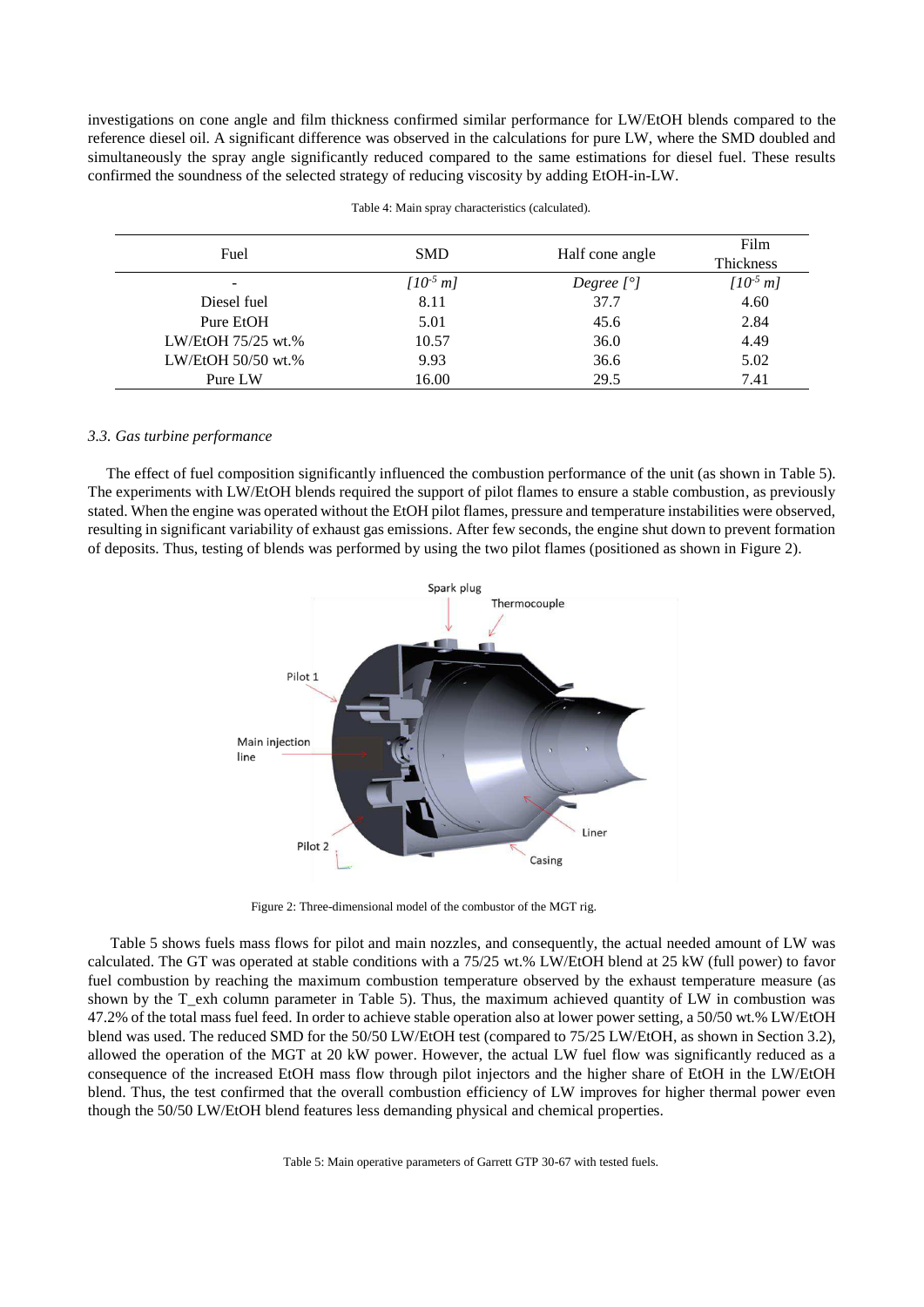| Effective<br>Power | Fuel                 | Injection<br>pressure ratio -<br>Pilots | Fuel Flow -<br>pilots    | Injection pressure<br>ratio - Main Nozzle | Fuel flows -<br>main nozzle | Actual LW in<br>combustion | $O2$ at<br>exhaust | T_exh at<br>outlet |
|--------------------|----------------------|-----------------------------------------|--------------------------|-------------------------------------------|-----------------------------|----------------------------|--------------------|--------------------|
| kW                 |                      | $\sim$                                  | $kg h^{-1}$              | ۰                                         | $kg h^{-1}$                 | wt. %                      | vol. $\%$          | $\mathcal{C}$      |
| 4.9                | Diesel fuel          | ٠                                       | ٠                        | 5.60                                      | 21.00                       | ٠                          | 18.40              | 313.5              |
| 9.5                | Diesel fuel          |                                         | ٠                        | 6.60                                      | 25.00                       | $\sim$                     | 18.10              | 359                |
| 14.4               | Diesel fuel          |                                         | $\sim$                   | 7.10                                      | 29.00                       | $\sim$                     | 17.81              | 406                |
| 19.1               | Diesel fuel          | ٠                                       | $\sim$                   | 7.60                                      | 33.00                       | $\sim$                     | 17.26              | 465                |
| 4.9                | EtOH                 | ٠                                       | ٠                        | 7.60                                      | 28.00                       | ٠                          | 18.50              | 307                |
| 9.1                | EtOH                 | ٠                                       | $\sim$                   | 8.60                                      | 32.00                       | ٠                          | 18.10              | 346                |
| 14.8               | EtOH                 | ٠                                       | ٠                        | 10.10                                     | 37.00                       | ٠                          | 17.85              | 398                |
| 20                 | EtOH                 | $\sim$                                  | $\overline{\phantom{a}}$ | 11.60                                     | 43.00                       | $\overline{\phantom{a}}$   | 17.51              | 454                |
| 19                 | EtOH (with pilots)   | 3.60                                    | 24.00                    | 7.60                                      | 17.50                       | $\overline{\phantom{a}}$   | 17.11              | 425                |
| 24                 | LW/EtOH (wt.%) 75/25 | 2.60                                    | 20.00                    | 9.60                                      | 34.00                       | 47.2                       | 17.9               | 519                |
| 19.4               | LW/EtOH (wt.%) 50/50 | 2.60                                    | 24.00                    | 7.10                                      | 15.00                       | 19.2                       | 17.05              | 458                |

#### *3.4. Emissions*

The emission analysis is first presented for basic design fuel (diesel fuel) and pure EtOH with time-averaged values. This gives an insight into the fundamentals of MGT performance. Similarly, the emissions of LW/EtOH 75/25 and LW/EtOH 50/50 are time-averaged values. Additionally, the LW/EtOH 50/50 is presented also with time-resolved values to provide an insight into the operation stability, which was critical in the case of part load operation.

# I. EtOH and diesel

Emissions of diesel fuel represent the basic emission performance of the adapted combustion chamber of the MGT rig, while those using EtOH show the trend with a benchmark fuel. CO emissions are relatively insensitive to the load, which is a consequence of high volatility of both fuels, and competing effects of equivalence ratio (ER) and T\_exh of the MGT. As T\_exh increases with the load, an increase in the combustion chamber temperature is observed, which elevates the reaction rates and thus offsets the effect of increasing ER at high T\_exh. The penalty of a higher ER is thus compensated by the higher TIT (Turbine Inlet Temperature), leading to limited influence of load on CO emissions. Despite the fact that the oxygen content in EtOH aids to reduce local fuel-rich zones, hence decreasing sensitivity of EtOH to global ER ratios, the emissions of EtOH are slightly higher above the entire operating envelop. This fact can be linked to the high volatility of the EtOH, which might cause advection of the mixture to areas with lower temperature, very early in the combustion process, possibly leading to slightly higher CO emissions, as shown in [Figure 3.](#page-8-0) 



Figure 3: CO emissions of EtOH.

<span id="page-8-0"></span>Hydrocarbons (HC) emissions, given in [Figure 4,](#page-9-0) are affected in a similar manner as CO. Although there is no definite trend linked to power output, a slight increase in the emission levels is visible at 10 kW with EtOH, followed by reduction towards high loads with EtOH. Since HC generation is related to local flame extinctions and entrapment of partially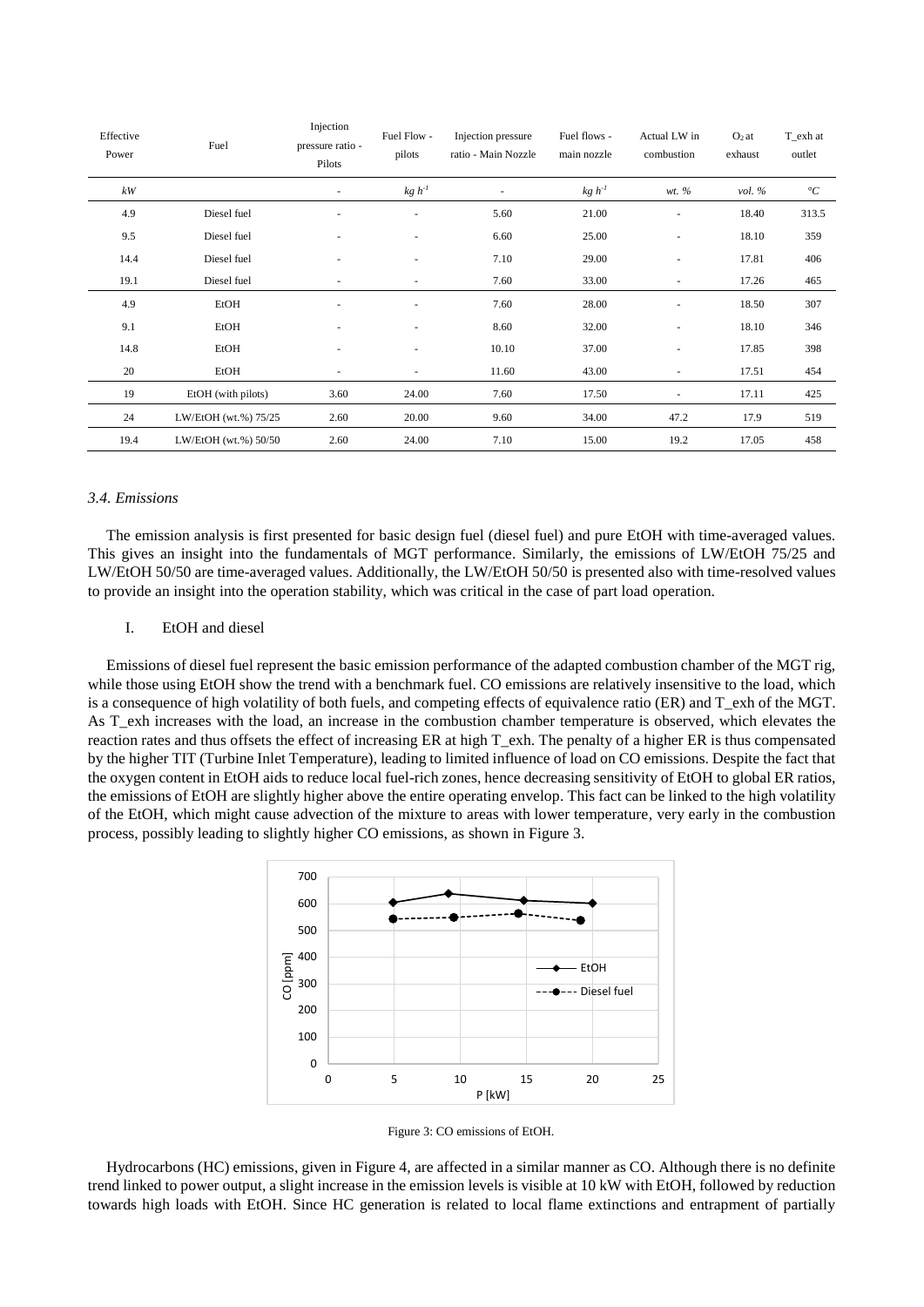reacted mixture in colder parts of the combustion chamber (i.e. liner cooling air), higher temperatures in the combustion chamber at higher load reduce the occurrence of these phenomena. However, at 10 kW the slight rise in HC emissions can mostly be attributed to specific flow conditions where low temperatures, combined with low ER ratios, lead to local extinctions due to over leaning of the mixture, which is at the same time the consequence of the high volatility of EtOH and suboptimal flame position outside of the recirculation zone. In the case of diesel fuel, these specific flow conditions and the lower volatility of diesel fuel result in shifting of the reaction zone more downstream in the combustion chamber into the primary recirculation zone, decreasing the HC emissions.



Figure 4: HC emissions of EtOH.

<span id="page-9-0"></span> $NO<sub>x</sub>$  emissions, shown in in [Figure 5,](#page-9-1) are extremely low for both fuels. This fact can be related to relatively low temperatures in the combustion chamber, which suppress  $NO<sub>x</sub>$  formation via thermal mechanism, a phenomena that is accelerated at high loads. An additional reason for even lower concentrations using EtOH is the oxygen content present in the alcohol, which produces a combined effect of air reduction and locate combustion enhancement, decreasing nitrogen content in the blend and reducing exposure of OH radicals to nitrogen species, respectively. The improvement of localized combustion efficiency comes with the detrimental effect of an increase amount of HC, as observed in [Figure](#page-9-0)  [4.](#page-9-0) However, regarding NOx emissions, the lower nitrogen amount reduces the possibility of thermal  $NO<sub>x</sub>$  formation. The rich side of the flame zone has relatively low temperature and also low nitrogen content, which is followed by relatively fast dilution to lean conditions. This again further limits  $NO<sub>x</sub>$  formation for EtOH.



Figure 5:  $NO<sub>x</sub>$  emissions of EtOH.

## <span id="page-9-1"></span>II. LW/EtOH blends

Results from the operation of the MGT with LW at two different load points are reported in this section. These operating conditions were selected considering the technical limitations of the experimental setup and the results from previous studies, which suggested that high load operation is necessary to maintain stable combustion. Therefore, the entire load range of MGT was tested only with diesel and EtOH. The first test condition was performed with LW/EtOH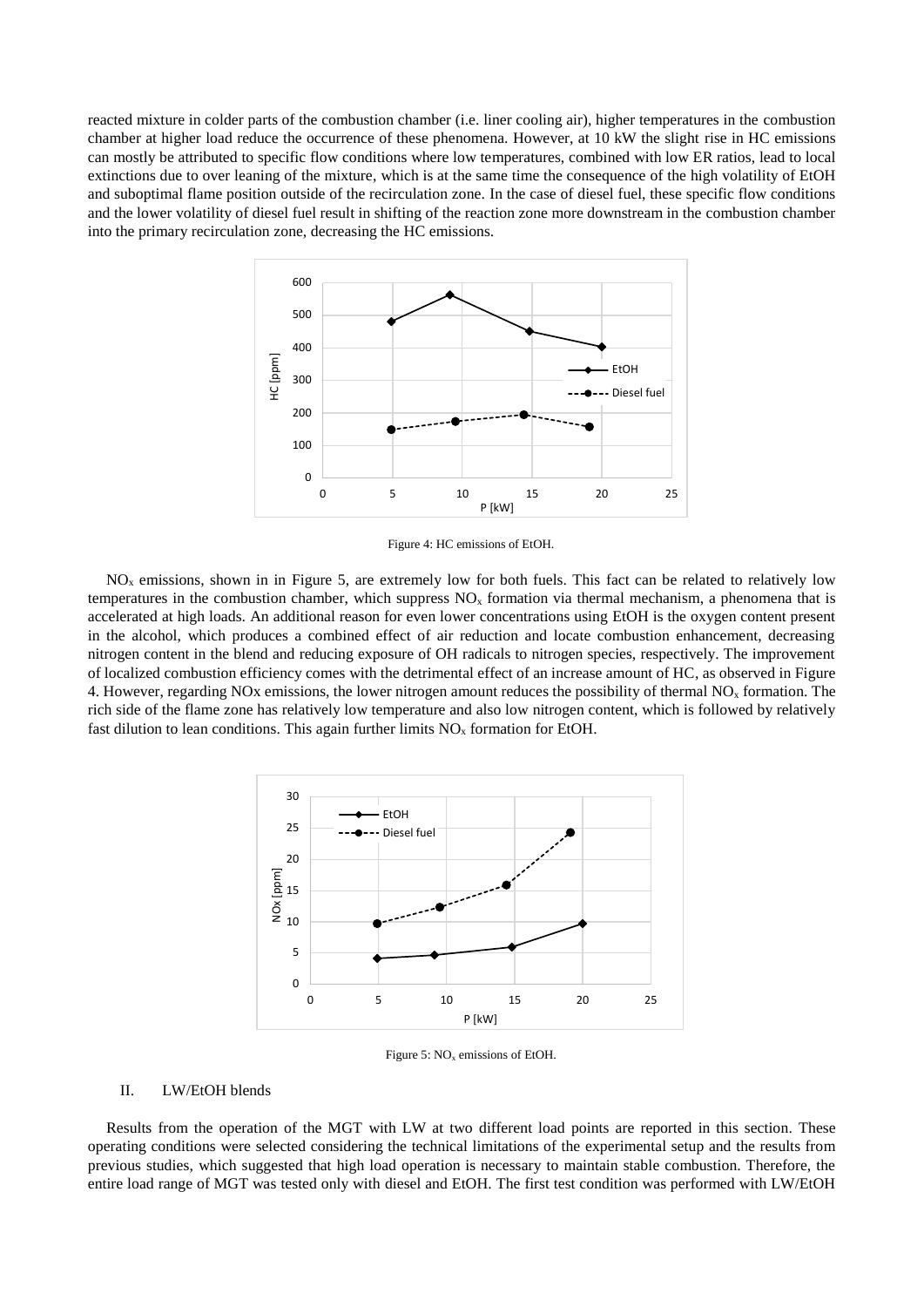75/25 at full 25 kW power. The second point was set at 20 kW using 50/50 LW/EtOH as fuel. Higher blending ratio are required to obtain stable operation at lower power outputs.

It is evident that CO emissions, shown in [Figure 6,](#page-10-0) are almost one order of magnitude higher than with ETOH in case of both measured points. This difference is mainly due to the density and molecular composition of LW blends, as well as the SMD values, that were roughly estimated ~2-fold larger than for pure EtOH. As indicated above, the density of LW leads to a lower surface-to-mass ratio of the droplets and therefore reduces the evaporation rate of the fuel. Evaporation rate is further reduced considering the low volatility of the LW blends, requiring higher temperatures to minimize the volatile content. LW also exhibits relatively high solid residue after evaporation, thus to the presence of ignition resistant slow-burning carbon micro-particles, which slowly oxidize very late in the combustion zone. LW is markedly multicomponent fuel, containing a wide range of multifunctional alcohols, acids and sugars, requiring wide interval of temperature for the thermal decomposition of the species. Contrary to the single-component EtOH fuel, this fact leads to a relatively long reaction zone, which could extend downstream to the dilution zone of the combustion chamber. All these phenomena strongly contribute to increase CO emissions. If further reduction of CO emissions is required, the implementation of the measures proposed by Seljak et al [20], including the elevation of the primary combustion air temperature by regenerative primary air heating, will be necessary, increasing the technical complexity of MGT adaptations (not the aim of this paper).



Figure 6: CO emissions from blends of LW/EtOH.

<span id="page-10-0"></span> $NO<sub>x</sub>$  emissions for both blends are presented in [Figure 7:](#page-10-1) again, these are notably higher than those of the benchmark case. This increase is most likely due to the significantly higher nitrogen content of LW than pure diesel/EtOH (as shown in [Table 3\)](#page-6-0). As cited in [22], the conversion of fuel bound nitrogen (FBN) to  $NO_x$  in the case of LW is roughly equal to 33%. However, this related to a different experimental setup, with lower ERs and higher temperatures. Also, the rise in NOx emissions from the LW/EtOH 50/50 compared to the LW/EtOH 75/25 blend can be partly attributed to this phenomena, as LW/EtOH 75/25 has a higher share of fuel-bound nitrogen (FBN) although the load was simultaneously increased, which slightly cover the FBN contribution to  $NO<sub>x</sub>$  through the thermal  $NO<sub>x</sub>$  formation mechanism. An important role in  $NO<sub>x</sub>$  formation is also played by the oxygen content in the fuel, as already discussed for EtOH. The oxygen contained in the fuel reduces the required amount of air while improving combustion, thus the apparent ER on the rich side of the flame is lower, leading to less nitrogen delivered into the flame zone, which reduces the  $NO<sub>x</sub>$  formation rate.

<span id="page-10-1"></span>

Figure 7: NOx emissions from blends of LW/EtOH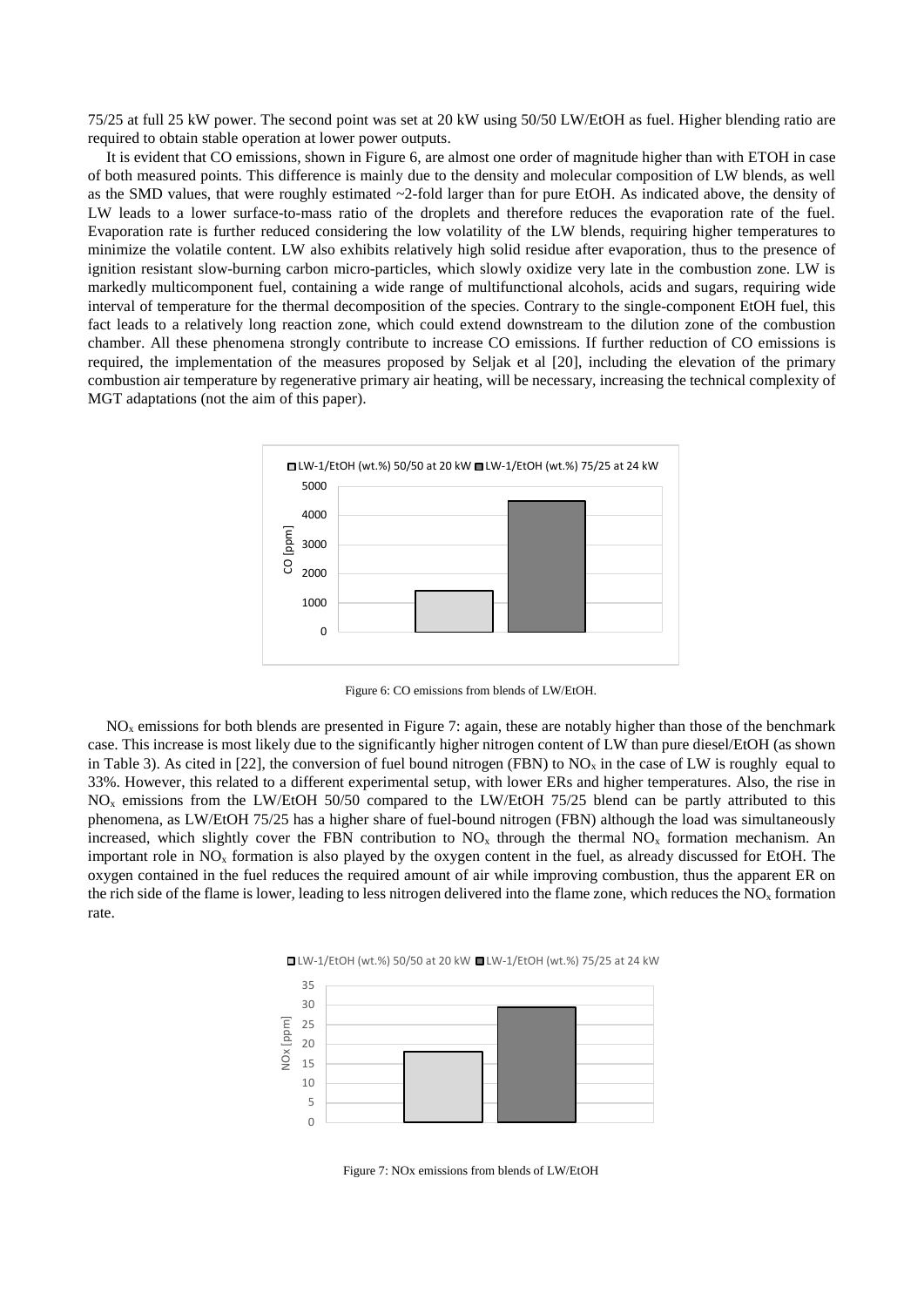Stability of operation with LW was preliminarily assessed by analysing time-resolved emission measurements. In [Figure 8,](#page-11-0) the switch between the benchmark fuel EtOH and the LW/EtOH 50/50 blend is presented. At first (570s) the increase in the mass flow of EtOH is visible, which was necessary to balance the differences in fuel heating values, thus peaks of HC and CO are visible due to the change in the operational regime. After stabilization of the operational parameters on EtOH (left part of the [Figure 8\)](#page-11-0), the gradual shift from EtOH to LW/EtOH blend is evident, with the increase in the  $NO<sub>x</sub>$  emissions without a significant change in the other emissions, except for a minor increase in CO and HC emissions, which is in line with our previous discussion. The steady increase in the  $NO<sub>x</sub>$  emissions is thus mainly a consequence of the increased share of fuel bound nitrogen in the blend, leading to higher  $NO<sub>x</sub>$  emissions.



Figure 8: Time resolved emissions during switch between EtOH and LW/EtOH 50/50 blend.

<span id="page-11-0"></span>The stability of operation with the LW/EtOH 50/50 blend in the first minutes after switching from EtOH can be considered satisfactory compared to the operation with EtOH. However, long term effects with the LW/EtOH 50/50 and LW/EtOH 75/25 blends reveal that considerable anomalies are present, due to local phenomena occurring in the combustion chamber, in particular during part-load. The most notable one is the occurrence of coke deposits in the walls of the channel that conveys the hot gases from the combustor to the gas turbine impeller, observed in post-test inspection of the hot parts of MGT. Unburned droplets and their slag, which impact and pyrolyze on the internal hot surfaces, were revealed by this effect.

Other observable coke deposits were found on the fuel injection nozzle (as shown in [Figure 9\)](#page-12-0). Earlier studies using highly viscous biofuels denote this phenomenon and attributed it to an increased heat transfer rate to the nozzle which happens operating the MGT in regenerative mode, with high primary air temperatures combined with high fuel preheating temperatures. Therefore, it was not possible to maintain the fuel temperature below the estimated point of thermal degradation [51,52]. However, in the present work, the estimated radiative heat transfer to the nozzle was lower compared to the previously cited references, due to low primary air temperature (simple cycle operation) and the lower fuel preheating temperatures. Based on the heat transfer analysis, the main contribution to coking in this case is still the radiative heat transfer, although less extensive than described above. Adopting a pressure swirl atomizer, there is no air thermal barrier between the internal surface of the nozzle and the fuel. Thus, the temperature gain of the relatively thin fuel film in the nozzle can easily exceed the temperature of fuel thermal degradation, causing blockage, off-center spray and significant deposition rate of partly polymerized fuel on internal and external surfaces. This most likely happens even in the case of low primary air temperature as there is small heat resistance through the external layer of the nozzle. This indicates that air-assisted atomizers are not only beneficial for the utilization of fuels with high viscosity, but also for fuels that exhibit low thermal stability.

The tested LW/EtOH 75/25 and LW/EtOH 50/50 blends were developed by targeting the acceptable viscosity for the pressure swirl atomizer, so there should be no need for further adaptation of the injection nozzle. As the fuel exhibits reduced thermal stability [24], thermal protection offered by atomizing air and additional heat capacity of atomizing air can be seen as important features when using biocrudes with poor thermal stability.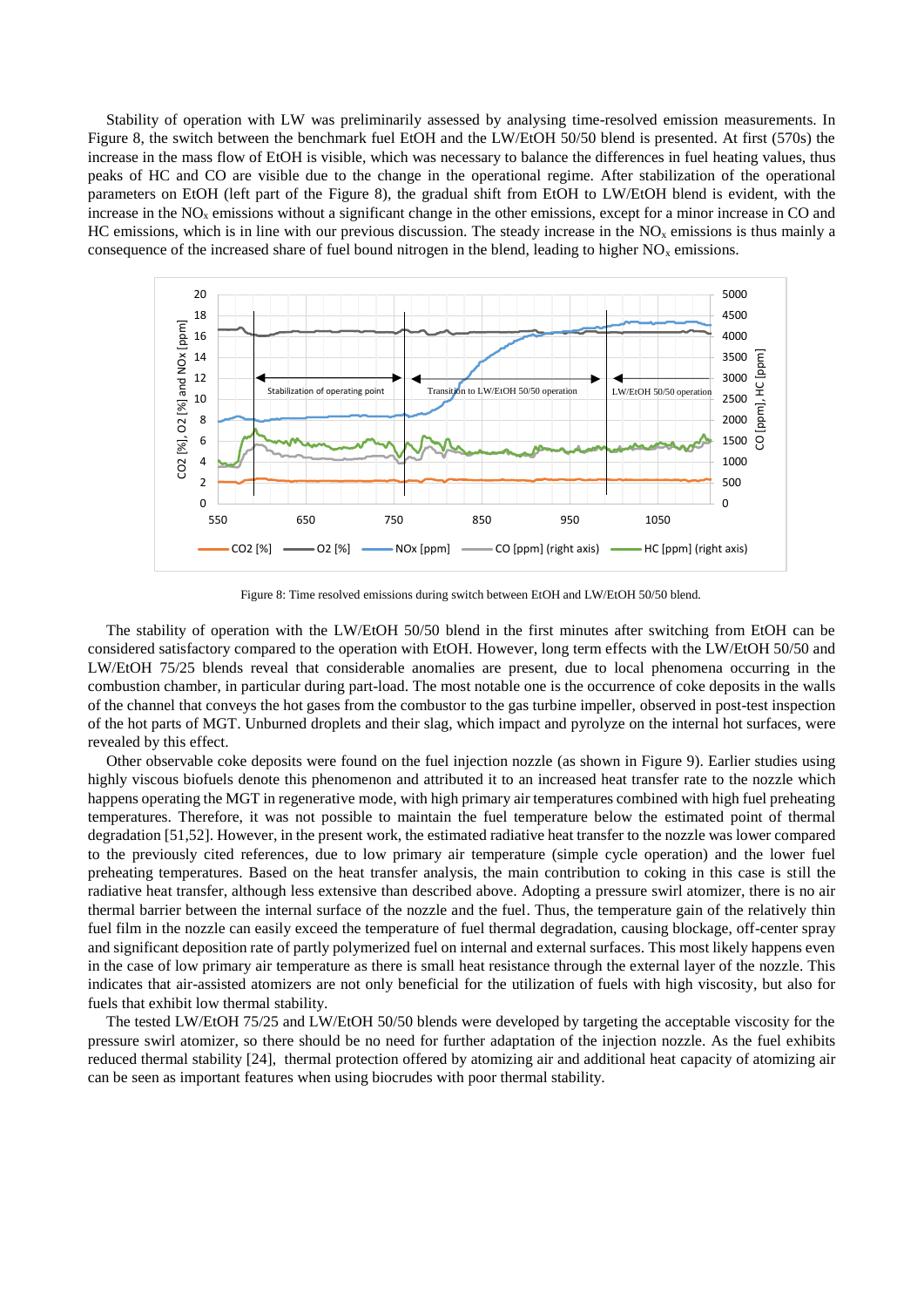

Figure 9: Fuel nozzle coking.

# <span id="page-12-0"></span>*3.5. Additional investigation on fuel behavior*

Following the MGT testing, the incomplete combustion of LW (due to the relevant presence of deposits) was investigated: additional studies about the properties of fuel were carried out. Despite the technical issues and the limitations already discussed regarding fuel atomization, the present experimental campaign assumed the use of stable and single-phase blend of LW/EtOH. However, during the operations of filling the MGT fuel tank, LW/EtOH showed the presence of small particles and relevant fouling on the internal tank surface. The dark color of the LW, also when mixed with EtOH, does not correspond to a homogeneous blend. In order to understand this phenomenon, attributed to the presence of a solvent (i.e. ethanol) in the fuel mixture, further analyses on the LW solubility were then carried out. Despite the viscosity reduction was achieved by adding ethanol, part of alcohol unreacted species can possibly lead to aggregation/polymerization, and consequently to the formation of particles. The solubility of LW by adding different solvents was studied at lab scale.

<span id="page-12-1"></span>

Figure 10: Dissolution tests of LW in four different solvent solutions: (top-left) sample in n-hexane solution; (top-right) sample in methanoldichloromethane solution; (bottom-left) sample in ethanol solution; (bottom-right) sample in water.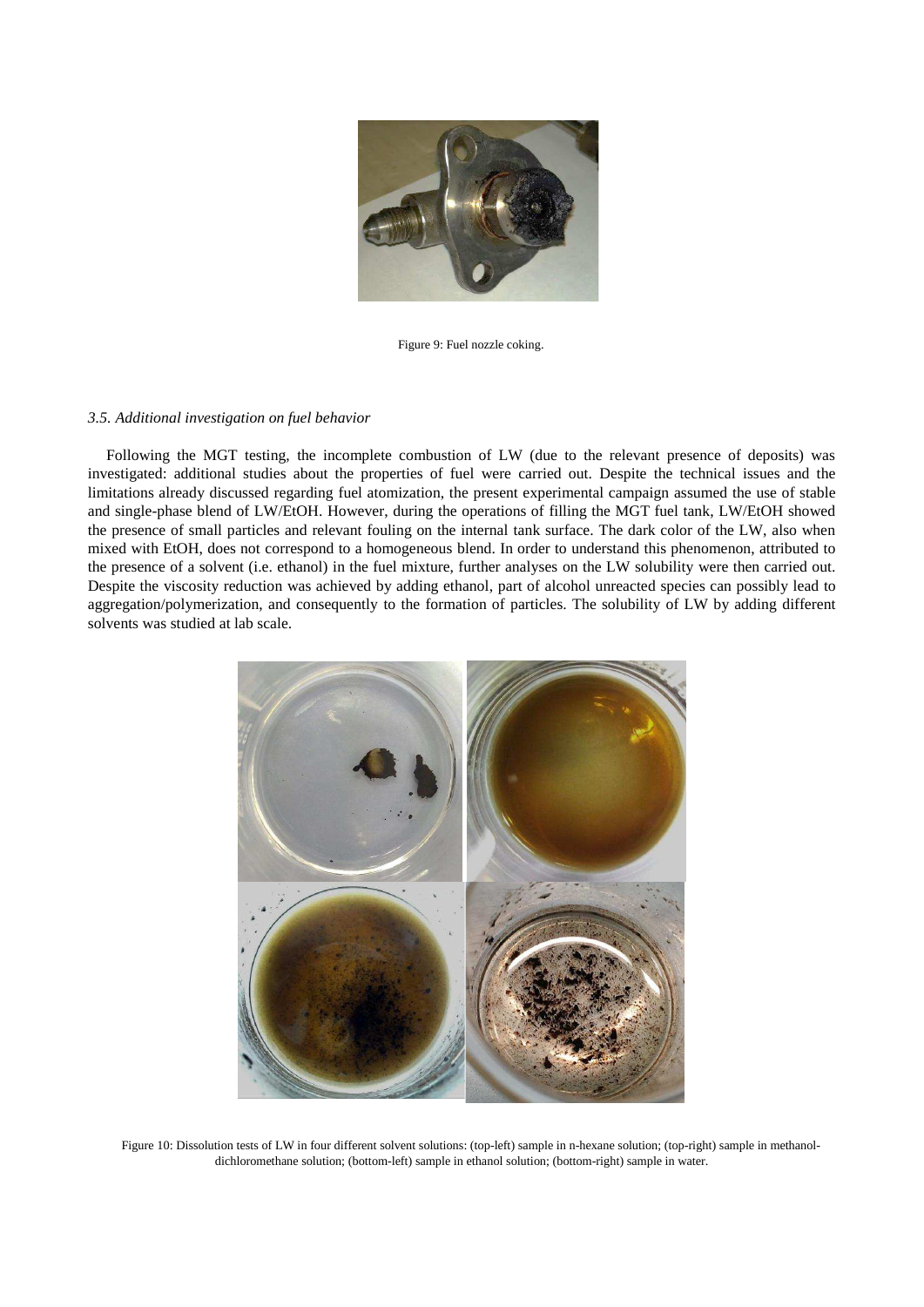The results of tests (described in section [2.7\)](#page-5-1) of [Figure 10](#page-12-1) showed that a single solvent (i.e. n-hexane, ethanol and water) is not sufficient to dissolve pure LW: dark insoluble particles were always observed. On the contrary, the solvent composed by a mixture of methanol-dichloromethane (1:1 vol) was the only agent that completely dissolved the solution at visual inspection [\(Figure 10,](#page-12-1) top-right image). In order to study the phenomena, the composition of LW was examined: the biocrude is a mixture of molecules with different molecular weights and elemental compositions, and molecules with different functional groups and polarity are present. Thus, a test using a non-polar solvent such as n-hexane expressed a clear immiscibility of the solution, and two distinct phases can be clearly observed [\(Figure 10,](#page-12-1) top-left image). Even the use of water (high polar solvent) is not able to solve the LW, causing the presence of a mixture of large particles of LW in water solution [\(Figure 10,](#page-12-1) bottom-right image). Ethanol as solvent [\(Figure 10,](#page-12-1) top-left image) is able to dissolve a part of the chemical compounds contained in the LW, causing a browner colouring of the solution, but small undissolved particles are still present. Results show that the combination of dichloromethane (i.e. aprotic solvent with an intermediate polarity) and methanol (i.e. protic solvent with high polarity) is the only solvent to exhibit a good solubility in pure LW at macroscopic level.

However, when the LW/EtOH was injected in the combustion chamber of MGT at 70°C, solubility of LW could be altered by the effect of temperature. [Figure 11](#page-13-0) shows the effect of temperature on the solubility of ethanol-in-LW: as confirmed by the visual observation, after shaking the LW-EtOH samples at ambient temperature, the effect of fouling is significantly higher than samples subject to higher temperature (70 °C). Being the solubility of ethanol increased with temperature, the effect could be more relevant at higher temperature.



<span id="page-13-0"></span>Figure 11: Samples of LW-EtOH (25/75 and 50/50 wt.%) after shaking at ambient temperature (left image). Samples after shaking at 70 °C (right image).

It has been demonstrated that the solubility of LW differs from that of FPBO, which can be easily dissolved in ethanol. The present result enhances the possibility to attribute large part of the observed fuel deposits in the MGT to this effect. Despite fuel preheating favoured the solubility of LW-in-EtOH, two different phases still appear during atomization. Being the fuel blend atomized at this condition, the spray of pure LW droplets requires more time to complete the oxidation process than those of LW dissolved in EtOH. Thus, deposits of char from the pyrolysis of LW droplets are generated and observed during the MGT inspection after test runs.

#### **4. Conclusions**

The innovative contribution of the presented work relates to an alternative approach for obtaining stable combustion of an innovative fuel, LW: it represents the first demonstration of the combustion of LW/EtOH in a modified APU-derived small scale turbine. The paper reports also the first analysis of pure LW, produced through biomass liquefaction in ethylene glycol. A significant viscosity reduction for the selected fuel blends was achieved by adding ethanol-in-LW. The maximum achieved share of LW in the fuel in terms of fuel mass flow was 47.2 % at 25 kW power output while at the same time maintaining to a very limited extent MGT adaptations.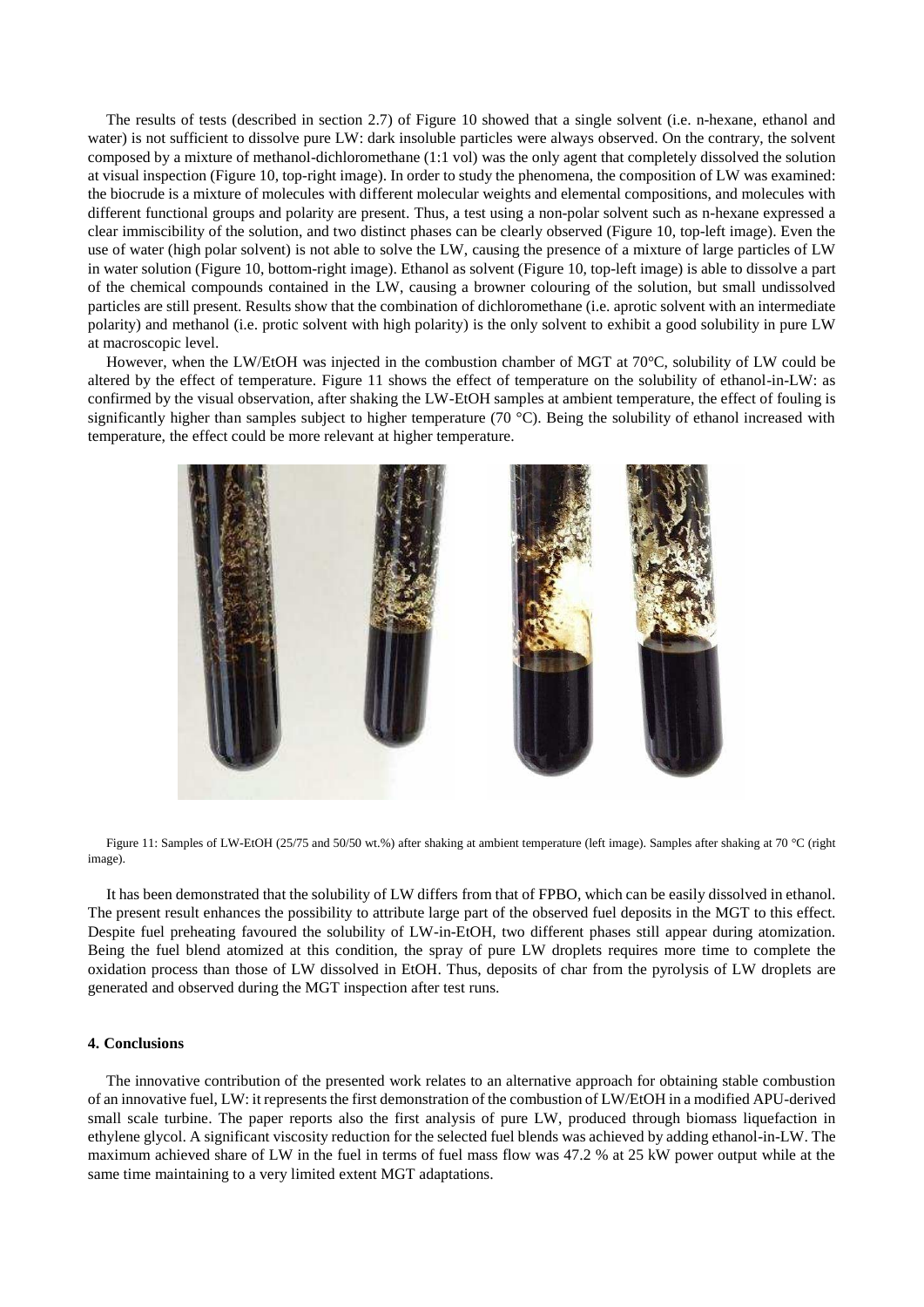The batch of the selected fuels was chemically analyzed, and the SMD estimated. SMD calculations suggested that the mean diameter of LW/EtOH blends droplets is similar to diesel fuel when preheated at 70 °C. The test rig setup allowed to demonstrate the possibility of achieving stable combustion of the LW/EtOH blends at 75/25 and 50/50, and to understand the need for changes in the MGT operating parameters (and emission response) at different electrical loads, comparing them to baseline diesel and pure EtOH as fuels. Emissions revealed that the presence of LW in the blends significantly affects CO and  $NO<sub>X</sub>$  emissions compared to conventional fuels, despite establishing a relatively stable combustion. In order to increase the flexibility of the MGT in terms of load range, a higher blend ratio is required. In order to avoid this, further investigations on the heat transfer to the fuel droplets will be necessary. Long term operation also revealed that coking on the fuel injection nozzle is a challenge also in simple Joule cycle operation with low primary air temperatures. In terms of heat transfer to the fuel nozzle, the analysis proved that the nozzle can be improved by decreasing the energy transfer towards the incoming fuel, benefiting the formation of droplets whilst reducing blocking by burned solid matter and deposits.

Coke deposits on the channel walls conveying the hot gases from the combustor to the gas turbine impeller were also revealed. This effect was attributed to the incomplete combustion of LW droplets in the combustion chamber. Further laboratory investigations on the fuel properties demonstrated the incomplete solubility of LW-in-EtOH, differently to what happen with other biocrudes such as commercial FPBO.

The present research work suggests that viscosity is not the only property of selected biocrudes that limits their use in MGTs. Solubility, thermal stability and behaviour under rapid heating conditions can be considered as equally important or even more important than viscosity alone. Measures for fuel viscosity reduction are relatively well established, usually relying on blending or preheating, however thermal stability and solubility of the fuel is inherently linked to fuel's molecular structure. These properties should therefore be properly taken into account since the early stage of the design of the MGT system, as fuel upgrading of the fuel is generally one of the few options also in case of stationary power generation applications.

# **References**

- [1] Hossain AK, Davies PA. Pyrolysis liquids and gases as alternative fuels in internal combustion engines A review. Renew Sustain Energy Rev 2013;21:165–89. doi:10.1016/j.rser.2012.12.031.
- [2] Van De Beld B, Holle E, Florijn J. The use of pyrolysis oil and pyrolysis oil derived fuels in diesel engines for CHP applications. Appl Energy 2013;102:190–7. doi:10.1016/j.apenergy.2012.05.047.
- [3] Prussi M, Chiaramonti D, Recchia L, Martelli F, Guidotti F, Pari L. Alternative feedstock for the biodiesel and energy production: The OVEST project. Energy 2013;58:2–8. doi:10.1016/j.energy.2013.02.058.
- [4] Roy P, Dias G. Prospects for pyrolysis technologies in the bioenergy sector: A review. Renew Sustain Energy Rev 2017;77:59–69. doi:10.1016/j.rser.2017.03.136.
- [5] Kampman B, Verbeek R, van Grinsven A, Patuleia A, van Mensch P, Croezen H. Bringing biofuels on the market - Options to increase EU biofuels volumes beyond the current blending limits. Delft, The Netherlands: 2013. doi:13.4567.46.
- [6] Czernik S, Bridgwater A V. Overview of Applications of Biomass Fast Pyrolysis Oil. Energy & Fuels 2004;18:590–8. doi:10.1021/ef034067u.
- [7] Lehto J, Oasmaa A, Solantausta Y, Kytö M, Chiaramonti D. Fuel oil quality and combustion of fast pyrolysis biooils. 2013. doi:http://dx.doi.org/10.1016/j.apenergy.2013.11.040.
- [8] López Juste G, Salvá Monfort JJ. Preliminary test on combustion of wood derived fast pyrolysis oils in a gas turbine combustor. Biomass and Bioenergy 2000;19:119–28. doi:10.1016/S0961-9534(00)00023-4.
- [9] Bridgwater AV V. Review of fast pyrolysis of biomass and product upgrading. Biomass and Bioenergy 2012;38:68–94. doi:10.1016/j.biombioe.2011.01.048.
- [10] Mortensen PM, Grunwaldt J-D, Jensen PA, Knudsen KG, Jensen AD. A review of catalytic upgrading of bio-oil to engine fuels. Appl Catal A Gen 2011;407:1–19. doi:10.1016/j.apcata.2011.08.046.
- [11] Andrews R, Patnaik PC, Liu Q, Thamburaj R. Firing fast pyrolysis oil in turbines. Proc. biomass pyrolysis oil, Prop. Combust. Meet., 1994, p. 383–91.
- [12] Beran M, Axelsson L-U. Development and Experimental Investigation of a Tubular Combustor for Pyrolysis Oil Burning. J Eng Gas Turbines Power 2014;137:031508–1/7. doi:10.1115/1.4028450.
- [13] Prussi M, Chiaramonti D, Riccio G, Martelli F, Pari L. Straight vegetable oil use in Micro-Gas Turbines: System adaptation and testing. Appl Energy 2012;89:287–95. doi:10.1016/j.apenergy.2011.07.031.
- [14] Cavarzere A, Morini M, Pinelli M, Spina PR, Vaccari A, Venturini M. Experimental analysis of a micro gas turbine fuelled with vegetable oils from energy crops. Energy Procedia 2014;45:91–100. doi:10.1016/j.egypro.2014.01.011.
- [15] Chiariello F, Allouis C, Reale F, Massoli P. Gaseous and particulate emissions of a micro gas turbine fuelled by straight vegetable oil-kerosene blends. Exp Therm Fluid Sci 2014;56:16–22.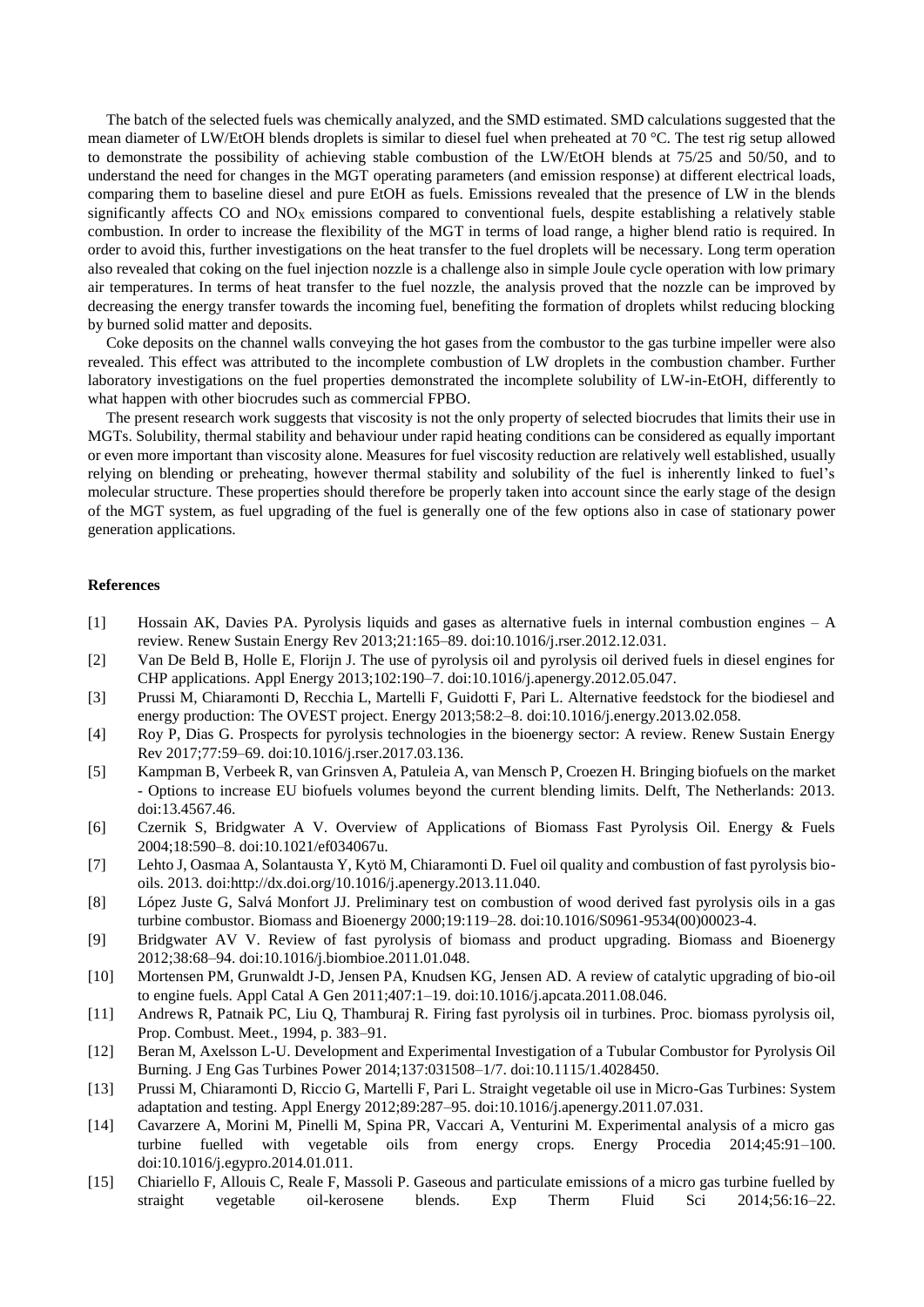doi:10.1016/j.expthermflusci.2013.11.013.

- [16] Strenziok R, Hansen U, Künstner H. Combustion of Bio-Oil in a Gas Turbine. Prog. Thermochem. Biomass Convers., Oxford, UK: Blackwell Science Ltd; 2008, p. 1452–8. doi:10.1002/9780470694954.ch119.
- [17] Buffi M, Cappelletti A, Rizzo AM, Martelli F, Chiaramonti D. Modifies and Experimental Tests an a Liquid Fuel Micro Gas Turbine Fueled with Pyrolysis Oils and its Blends. 25th Eur. Biomass Conf. Exhib., Stockholm, Sweden: 2017.
- [18] Rezzoug SA, Capart R. Liquefaction of wood in two successive steps: Solvolysis in ethylene-glycol and catalytic hydrotreatment. Appl Energy 2002;72:631–44. doi:10.1016/S0306-2619(02)00054-5.
- [19] Seljak T, Širok B, Katrašnik T, Sirok B, Katrasnik T. Advanced fuels for gas turbines: Fuel system corrosion, hot path deposit formation and emissions. Energy Convers Manag 2016;125:40–50. doi:10.1016/j.enconman.2016.03.056.
- [20] Seljak T, Katrašnik T. Designing the microturbine engine for waste-derived fuels. Waste Manag 2016;47. doi:10.1016/j.wasman.2015.06.004.
- [21] Seljak T, Rodman Oprešnik S, Katrašnik T, Opre SR, Oprešnik SR, Opre SR. Microturbine combustion and emission characterisation of waste polymer-derived fuels. Energy 2014;77:226–34. doi:10.1016/j.energy.2014.07.020.
- [22] Seljak T, Kunaver M, Katrašnik T. Emission Evaluation of Different Types of Liquefied Wood. Strojniški Vestn – J Mech Eng 2014;60:221–31. doi:10.5545/sv-jme.2013.1242.
- [23] Seljak T, Oprešnik SR, Kunaver MM, Katrašnik T, Opre??nik SR, Kunaver MM, et al. Effects of primary air temperature on emissions of a gas turbine fired by liquefied spruce wood. Biomass and Bioenergy 2014;71:394– 407. doi:10.1016/j.biombioe.2014.09.016.
- [24] Seljak T, Rodman Oprešnik S, Kunaver M, Katrašnik T. Wood, liquefied in polyhydroxy alcohols as a fuel for gas turbines. Appl Energy 2012;99:40–9. doi:10.1016/j.apenergy.2012.04.043.
- [25] Lefebvre AH, Ballal DR. Gas Turbine Combustion: Alternative Fuels and Emissions. vol. 54. CRC Press; 2011. doi:10.1002/1521-3773(20010316)40:6<9823::AID-ANIE9823>3.3.CO;2-C.
- [26] Gupta KK, Rehman A, Sarviya RM. Bio-fuels for the gas turbine: A review. Renew Sustain Energy Rev 2010;14:2946–55. doi:10.1016/j.rser.2010.07.025.
- [27] Chiaramonti D, Oasmaa A, Solantausta Y. Power generation using fast pyrolysis liquids from biomass. Renew Sustain Energy Rev 2007;11:1056–86. doi:10.1016/j.rser.2005.07.008.
- [28] Cappelletti A, Rizzo AM, Chiaramonti D, Martelli F. CFD redesign of micro gas turbine combustor for bio-fuels fueling. XXI Int. Symp. Air Breath. Engines, Busan, Korea: 2013, p. 1199–206. doi:10.13140/2.1.4096.1601.
- [29] Chiaramonti D, Rizzo AM, Riccio G, Cappelletti A, Prussi M, Martelli F. Adaptation of a micro gas turbine to biofuels and preliminary tests with diesel fuel. Third Int. Conf. Appl. Energy, 2011, p. 2057–66.
- [30] Chiaramonti D, Rizzo AM, Spadi A, Prussi M, Riccio G, Martelli F. Exhaust emissions from liquid fuel micro gas turbine fed with diesel oil, biodiesel and vegetable oil. Appl Energy 2013;101:349–56. doi:10.1016/j.apenergy.2012.01.066.
- [31] Rizzo AM. Micro gas turbine fed with liquid biofuels: conversion and testing. 2011. doi:10.13140/RG.2.2.33488.61445.
- [32] Lefebvre AH. Gas Turbine Combustion. Second. Ann Arbor, MI: Taylor and Francis Ltd; 1983.
- [33] Jasiukaitytė E, Kunaver M, Strlič M. Cellulose liquefaction in acidified ethylene glycol. Cellulose 2009;16:393– 405. doi:10.1007/s10570-009-9288-y.
- [34] Jasiukaitytė E, Kunaver M, Crestini C. Lignin behaviour during wood liquefaction—Characterization by quantitative 31P, 13C NMR and size-exclusion chromatography. Catal Today 2010;156:23–30. doi:10.1016/j.cattod.2010.02.001.
- [35] Lefebvre AH, McDonell VG. Atomization and sprays. CRC press; 2017.
- [36] Giffen E, Massey BS. Report 1950/5. 1950.
- [37] Chen SK, Lefebvre AH, Rollbuhler J. Factors Influencing the Effective Spray Cone Angle of Pressure-Swirl Atomizers. J Eng Gas Turbines Power 1992;114:97. doi:10.1115/1.2906313.
- [38] Kim W, Yu T, Yoon W. Atomization characteristics of emulsified fuel oil by instant emulsification. J Mech Sci Technol 2012;26:1781–91. doi:10.1007/s12206-012-0422-7.
- [39] Sun L, Huang Y, Liu Z. IMPROVED SEMI-EMIPIRICAL PREDICTION OF VISCOUS SPRAY CONE ANGLE FOR PRESSURE SWIRL ATOMIZERS. At Sprays 2017;27:771–90. doi:10.1615/AtomizSpr.2017019727.
- [40] Rizk NK, Lefebvre AH. Prediction of Velocity Coefficient and Spray Cone Angle for Simplex Swirl Atomizers. Int J Turbo Jet Engines 1987;4. doi:10.1515/TJJ.1987.4.1-2.65.
- [41] LEFEBVRE AH, SUYARI M. Film thickness measurements in a simplex swirl atomizer. J Propuls Power 1986;2:528–33. doi:10.2514/3.22937.
- [42] Kim S, Khil T, Kim D, Yoon Y. Effect of geometric parameters on the liquid film thickness and air core formation in a swirl injector. Meas Sci Technol 2009;20:15403. doi:10.1088/0957-0233/20/1/015403.